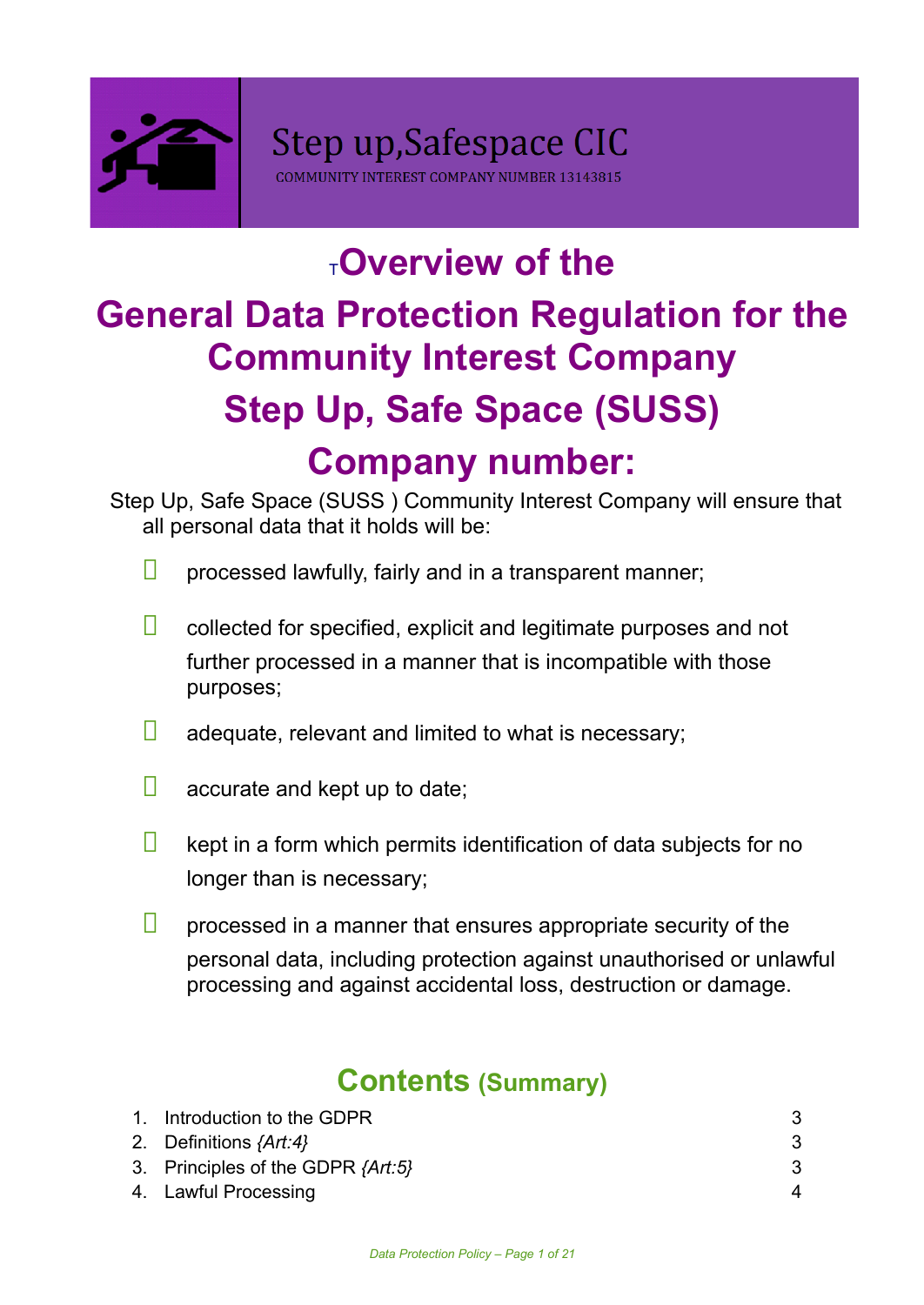

# Step up, Safespace CIC<br>
COMMUNITY INTEREST COMPANY NUMBER 13143815

| <b>Individual Rights</b><br>5.                        | 5               |  |
|-------------------------------------------------------|-----------------|--|
| Operational Policies & Procedures - The Context<br>6. | 7               |  |
| Personnel                                             | 7               |  |
| 8. Collecting & Processing Personal Data              | 8               |  |
| Information Technology<br>9.                          | 8               |  |
| 10. Data Subjects<br>9                                |                 |  |
| 11. Privacy Impact Assessment<br>11                   |                 |  |
| 12. Third Party Access to Data                        | 11              |  |
| 13. Data Breach                                       | 12 <sup>°</sup> |  |
| 14. Privacy Policy & Privacy Notices                  | 12              |  |

# **Full Contents**

| 1.             | 3<br>Introduction to the GDPR  |                                                                         |                |                |
|----------------|--------------------------------|-------------------------------------------------------------------------|----------------|----------------|
| 2.             | Definitions {Art:4}            |                                                                         |                |                |
| 3 <sub>1</sub> | Principles of the GDPR {Art:5} |                                                                         |                |                |
| 4.             | <b>Lawful Processing</b>       |                                                                         |                |                |
|                | 4.1                            | <b>By Consent</b>                                                       |                | 4              |
|                | 4.2                            | <b>By Contract</b>                                                      |                | 4              |
|                | 4.3                            | By Legal Obligation                                                     |                | 4              |
|                | 4.4                            | By Vital Interest                                                       |                | 5              |
|                | 4.5                            | By Public Task                                                          |                | 5              |
|                | 4.6                            | Legitimate Interest                                                     |                | 5              |
| 5.             |                                | <b>Individual Rights</b>                                                | 5              |                |
|                | 5.1                            | The right to be informed $\{Arts\ 12-14\}$                              |                | 5              |
|                | 5.2                            | The right of access {Art:15}                                            |                | $\,6$          |
|                | 5.3                            | The right to rectification {Art:16}                                     |                | $\,6\,$        |
|                | 5.4                            | The right to erase $\{The right to be forgotten\} \{Art: 17\}$          |                | $\,6$          |
|                | 5.5                            | The right to restrict processing {Art:18}                               |                | $\,6$          |
|                | 5.6                            | The right to data portability $\{Art:20\}$                              |                | $\,6$          |
|                | 5.7                            | The right to object {Art:21}                                            |                | $\,6$          |
|                | 5.8                            | Rights in relation to automated decision making and profiling. {Art:22} |                | $\overline{7}$ |
| 6.             |                                | Operational Policies & Procedures - The Context                         | $\overline{7}$ |                |
| 7 <sub>1</sub> | Personnel                      |                                                                         | $\overline{7}$ |                |
|                | 7.1                            | <b>Data Protection Officer</b>                                          |                | 7              |
|                | 7.2                            | Data Controller                                                         |                | $\overline{7}$ |
|                | 7.3                            | Data Processor                                                          |                | $\overline{7}$ |
|                | 7.4                            | Access to Data                                                          |                | $\overline{7}$ |
|                | 7.5                            | Training                                                                |                | 8              |
| 8.             |                                | <b>Collecting &amp; Processing Personal Data</b>                        | 8              |                |
| 9.             |                                | Information Technology                                                  | 8              |                |
|                |                                |                                                                         |                |                |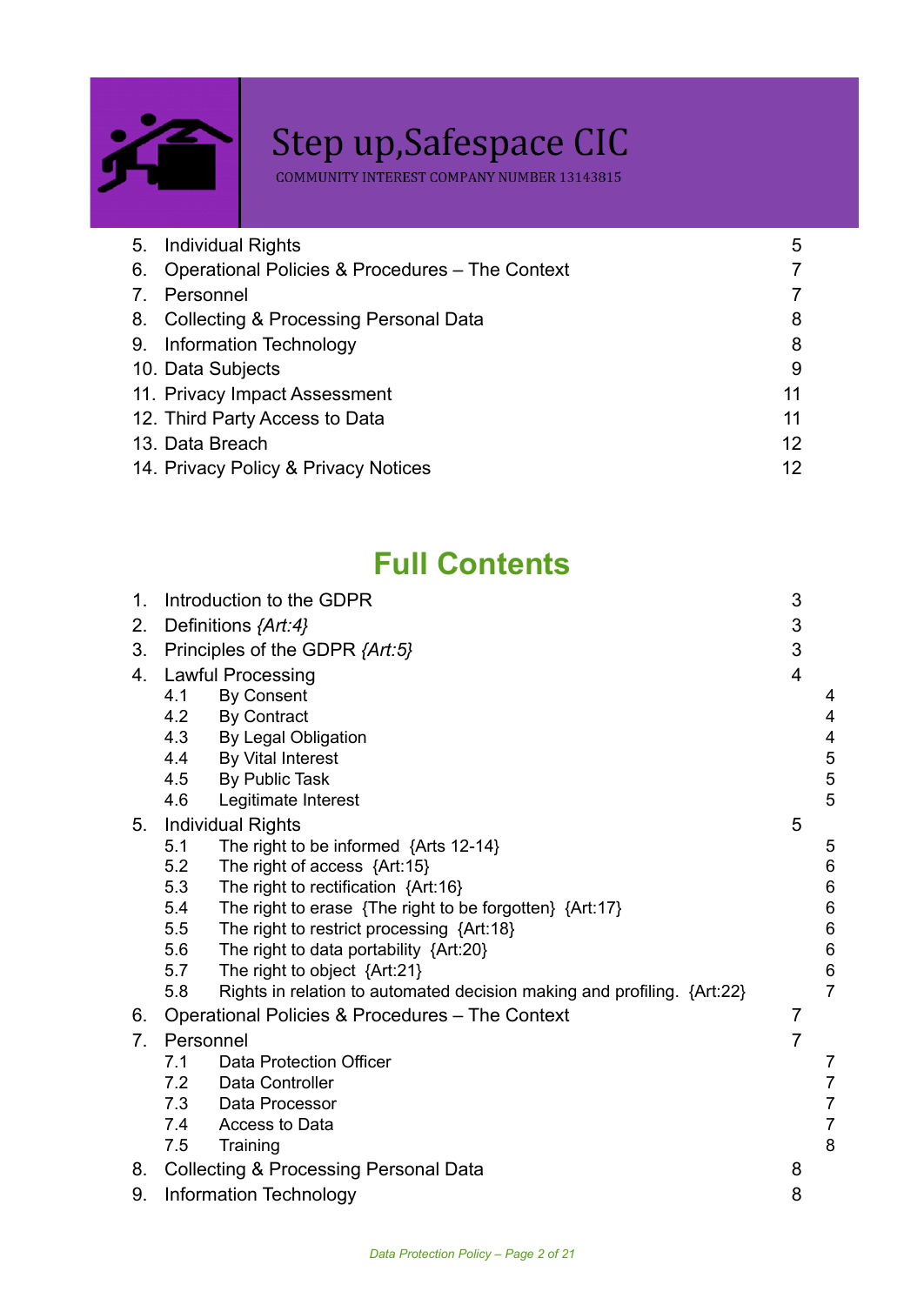

# Step up, Safespace CIC<br>
COMMUNITY INTEREST COMPANY NUMBER 13143815

| 9.1                                        | Data Protection by Design/Default                                         |    | 8  |
|--------------------------------------------|---------------------------------------------------------------------------|----|----|
| 9.2                                        | Data Processing Equipment                                                 |    | 8  |
| 9.3                                        | Data Processing Location                                                  |    | 9  |
| 9.4                                        | Data Backups                                                              |    | 9  |
| 9.5                                        | Obsolete or Dysfunctional Equipment (Disposal of Removable Storage Media) |    | 9  |
|                                            | 10. Data Subjects                                                         | 9  |    |
| 10.1                                       | The Rights of Data Subjects                                               |    | 9  |
| 10.2                                       | Rights of Access, Rectification and Erasure                               |    | 10 |
| 10.3                                       | <b>Right of Portability</b>                                               |    | 10 |
|                                            | 10.4 Data Retention Policy                                                |    | 10 |
|                                            | 11. Privacy Impact Assessment                                             | 11 |    |
| 11.1                                       | Trustees' Data                                                            |    | 11 |
| 11.2                                       | Volunteers'/Members' Data                                                 |    | 11 |
| 11.3                                       | Supporters' & Enquirers' Data                                             |    | 11 |
|                                            | 12. Third Party Access to Data                                            | 11 |    |
| 12<br>13. Data Breach                      |                                                                           |    |    |
| 12<br>14. Privacy Policy & Privacy Notices |                                                                           |    |    |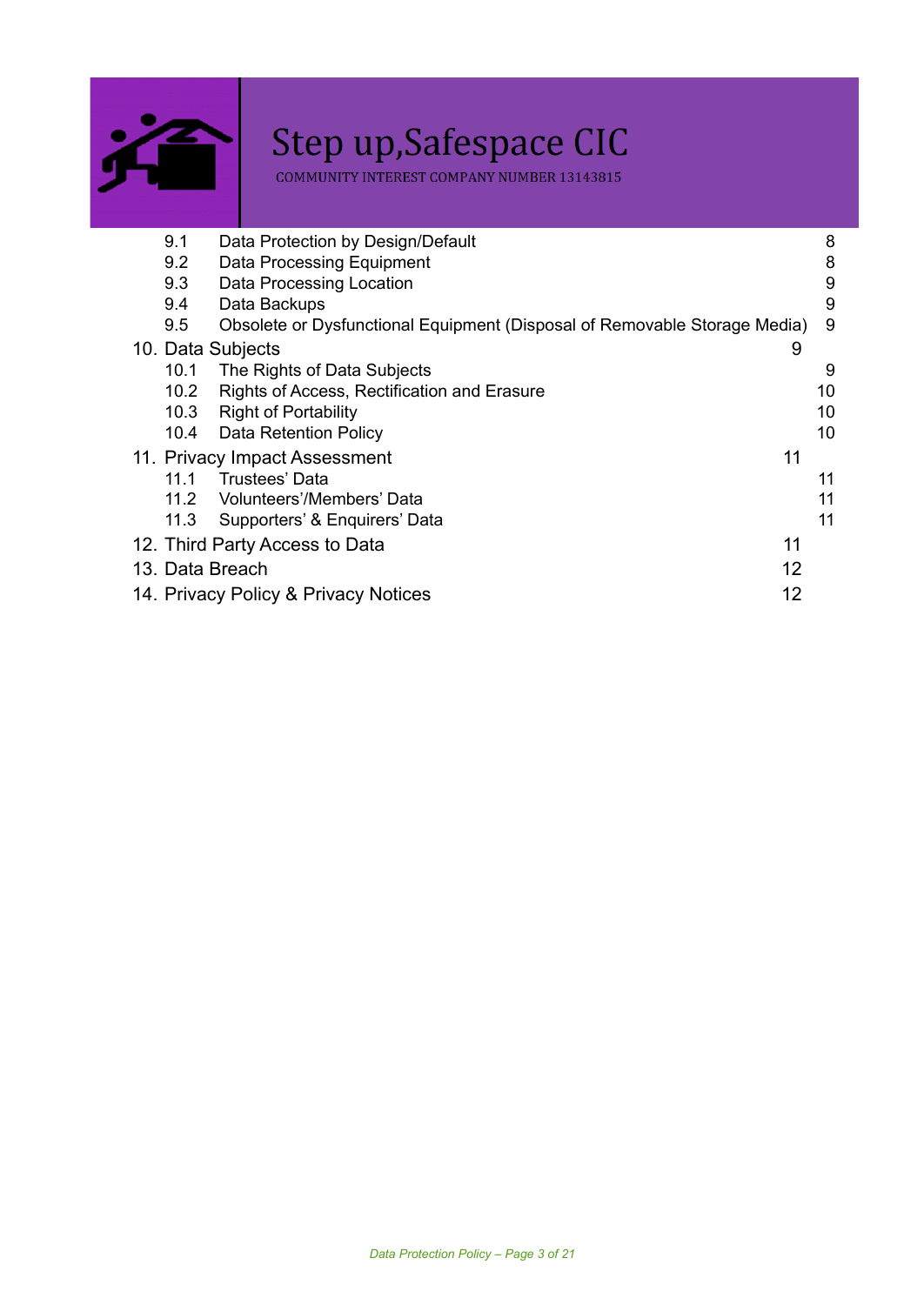

COMMUNITY INTEREST COMPANY NUMBER 13143815

# **Data Protection Policy**

# <span id="page-3-0"></span>**Introduction to the GDPR**

Under the EU General Data Protection Regulations (GDPR) Small Charity Support (herein after referred to as "the Charity") is required to comply with the GDPR and undertakes to do so.

Throughout this policy document, numbers prefixed by "Art:" in brackets *(eg: {Art:5})* refer to the relevant Article(s) in the GDPR.

For ease of access, extracts of relevant GDPR Articles are contained in the Appendix to this Policy.

# <span id="page-3-1"></span>**Definitions** *{Art:4}*

The definitions of terms used in this policy are the same as the definitions of those terms detailed in Article-4 of the GDPR.

#### *Data Subject*

A data subject is an identifiable individual person about whom the CIC holds personal data.

#### *Contact Information*

For the purposes of this Policy, "Contact Information" means any or all of the person's:

full name (including any preferences about how they like to be called); full postal address; telephone and/or mobile number(s); e-mail address(es); social media IDs/UserNames (*eg:* Facebook, Skype, Hangouts, WhatsApp)

# <span id="page-3-2"></span>**Principles of the GDPR** *{Art:5}*

The CIC will ensure that all personal data that it holds will be:

- a) processed lawfully, fairly and in a transparent manner in relation to individuals;
- b) collected for specified, explicit and legitimate purposes and not further processed in a manner that is incompatible with those purposes; further processing for archiving purposes in the public interest, scientific or historical research purposes or statistical purposes shall not be considered to be incompatible with the initial purposes;
- c) adequate, relevant and limited to what is necessary in relation to the purposes for which they are processed;
- d) accurate and, where necessary, kept up to date; every reasonable step must be taken to ensure that personal data that are inaccurate, having regard to the purposes for which they are processed, are erased or rectified without delay;
- e) kept in a form which permits identification of data subjects for no longer than is necessary for the purposes for which the personal data are processed; personal data may be stored for longer periods insofar as the personal data will be processed solely for archiving purposes in the public interest, scientific or historical research purposes or statistical purposes subject to implementation of the appropriate technical and organisational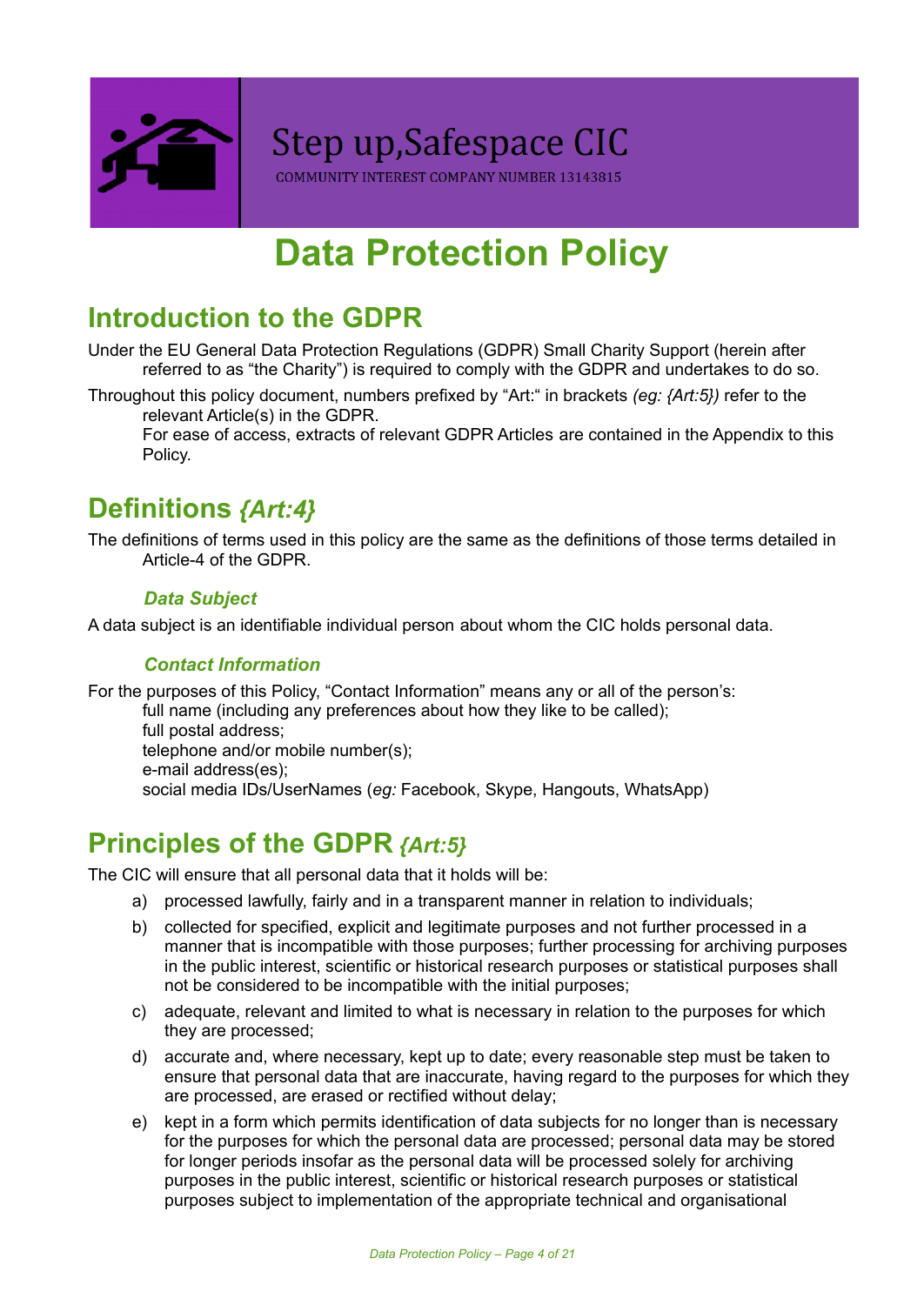

COMMUNITY INTEREST COMPANY NUMBER 13143815

measures required by the GDPR in order to safeguard the rights and freedoms of individuals; and

f) processed in a manner that ensures appropriate security of the personal data, including protection against unauthorised or unlawful processing and against accidental loss, destruction or damage, using appropriate technical or organisational measures.

# <span id="page-4-0"></span>**Lawful Processing**

The CIC will obtain, hold and process all personal data in accordance with the GDPR for the following lawful purposes.

In all cases the information collected, held and processed will include Contact Information (as defined in 2 above).

#### <span id="page-4-1"></span>*1.2 By Consent*

- a) People who are interested in, and wish to be kept informed of, the activities of the CIC.
- b) Subject to the person's consent, this may include information selected and forwarded by the CIC on activities relevant to those of the CIC by other organisations. **Note:** this will not involve providing the person's personal data to another organisation.

The information collected may additionally contain details of any particular areas of interest about which the person wishes to be kept informed.

The information provided will be held and processed solely for the purpose of providing the information requested by the person.

#### <span id="page-4-2"></span>*1.3 By Contract*

People who sell goods and/or services to, and/or purchase goods and/or services from the CIC.

The information collected will additionally contain details of:

- a) The goods/services being sold to, or purchased from the CIC;
- b) Bank and other details necessary and relevant to the making or receiving of payments for the goods/services being sold to, or purchased from the CIC.

The information provided will be held and processed solely for the purpose of managing the contract between the CIC and the person for the supply or purchase of goods/services.

#### <span id="page-4-3"></span>*1.4 By Legal Obligation*

People where there is a legal obligation on the CIC to collect, process and share information with a third party – *eg:* the legal obligations such as to collect, process and share with HM Revenue.

The information provided will be held, processed and shared with others solely for the purpose meeting the CIC's legal obligations.

*Employees (Human Resources)*

#### *Taxation (HM Revenue & Customs)*

N/A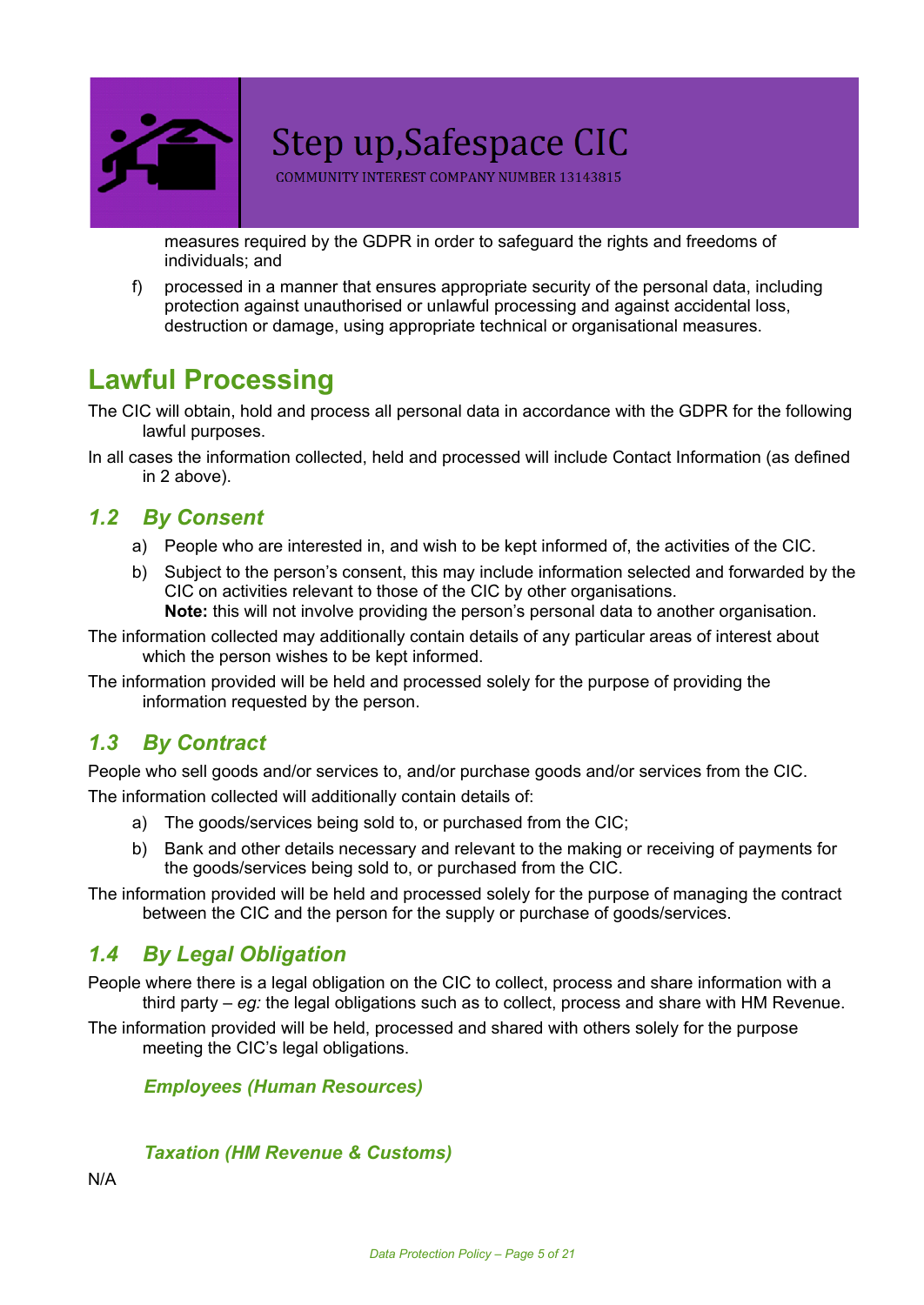

COMMUNITY INTEREST COMPANY NUMBER 13143815

*Pensions*

N/A

#### <span id="page-5-1"></span>*1.5 By Vital Interest*

The CIC undertakes no activities which require the collection, holding and/or processing of personal information for reasons of vital interest.

#### <span id="page-5-2"></span>*1.6 By Public Task*

The CIC undertakes no public tasks which require the collection, holding and/or processing of personal information.

#### <span id="page-5-3"></span>*1.7 Legitimate Interest*

#### *Volunteers, Including Trustees*

In order to be able to operate efficiently, effectively and economically, it is in the legitimate interests of the CIC to hold such personal information on its volunteers as it will enable the Charity to communicate with its volunteers on matters relating to the operation of the CIC, eg:

the holding of meetings;

providing information about the CIC's's activities – particularly those activities which, by their nature, are likely to be of particular interest to individual volunteers.

- seeking help, support and advice from volunteers, particularly where they have specific knowledge and experience;
- ensuring that any particular needs of the volunteer are appropriately and sensitively accommodated when organising meetings and other activities of the CIC.

#### *Closed Circuit TV (CCTV) Recording*

<span id="page-5-0"></span>N/A

### **Individual Rights**

**Note:** The following clauses are taken primarily from the guidance provided by the Office of the Information Commissioner,

*<https://ico.org.uk/for-organisations/guide-to-the-general-data-protection-regulation-gdpr/individual-rights/right-to-be-informed/>*

#### <span id="page-5-4"></span>*1.8 The right to be informed {Arts 12-14}*

When collecting personal information the CIC will provide to the data subject free of charge, a Privacy Policy written in clear and plain language which is concise, transparent, intelligible and easily accessible containing the following information:

Purpose of the processing and the lawful basis for the processing Details of transfers to third country and safeguards Retention period or criteria used to determine the retention period The existence of each of data subject's rights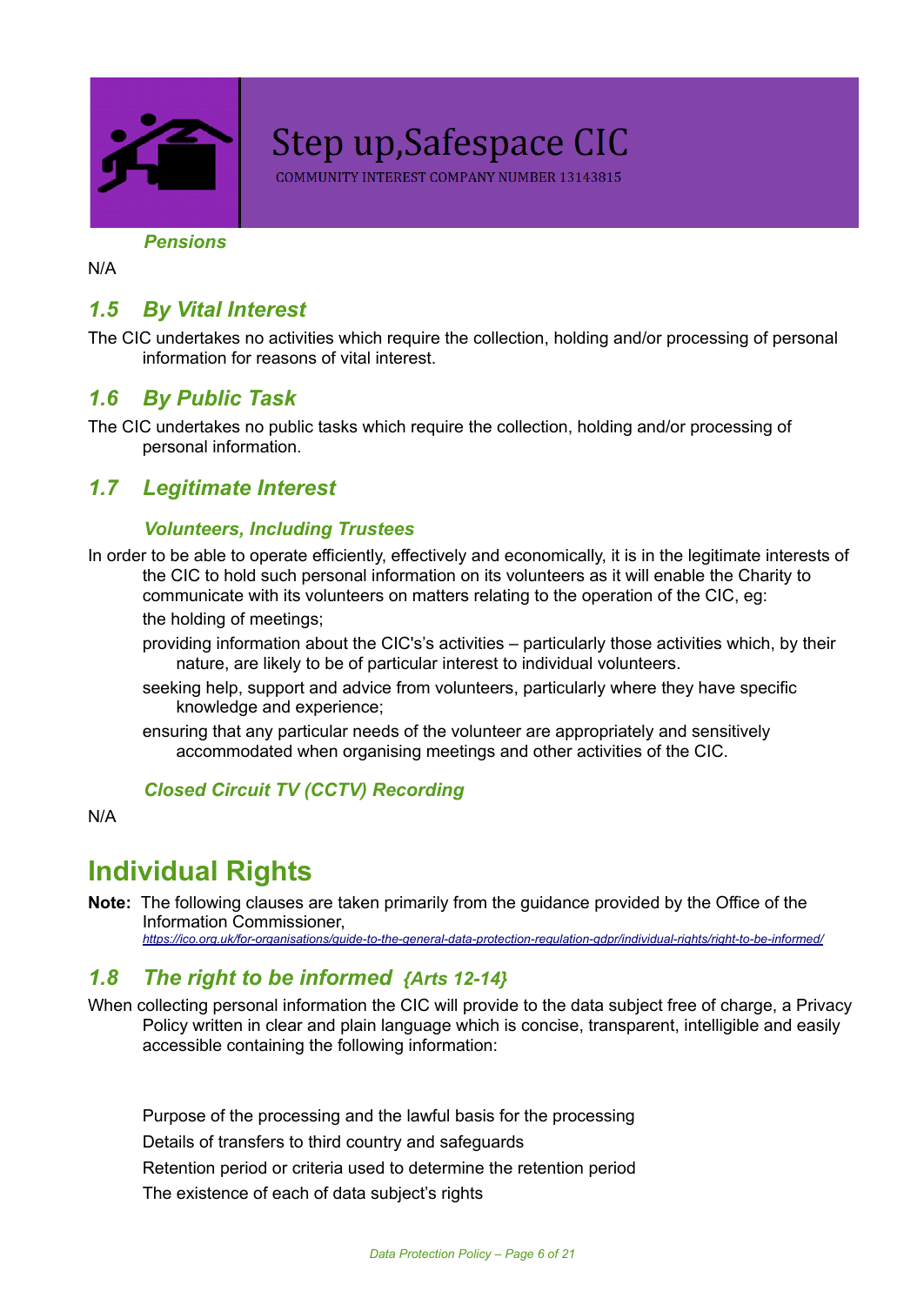

COMMUNITY INTEREST COMPANY NUMBER 13143815

The right to withdraw consent at any time, where relevant

The right to lodge a complaint with a supervisory authority

The source the personal data originates from and whether it came from publicly accessible sources

#### **Not applicable if the data are obtained directly from the data subject**

- Whether the provision of personal data is part of a statutory or contractual requirement or obligation and possible consequences of failing to provide the personal data **Not applicable if the data are NOT obtained directly from the data subject**
- The existence of automated decision making, including profiling and information about how decisions are made, the significance and the consequences.
- In the case of data obtained directly from the data subject, the information will be provided at the time the data are obtained.
- In the case that the data are not obtained directly from the data subject, the information will be provided within a reasonable period of the CIC having obtained the data (within one month), *or,*

if the data are used to communicate with the data subject, at the latest, when the first communication takes place*; or*

if disclosure to another recipient is envisaged, at the latest, before the data are disclosed.

#### <span id="page-6-0"></span>*1.9 The right of access {Art:15}*

The data subject shall have the right to obtain from the management team confirmation as to whether or not personal data concerning him/her are being processed, and, where that is the case, access to his/her personal data and the information detailed in the CIC's relevant Privacy Policy:

#### <span id="page-6-1"></span>*1.10 The right to rectification {Art:16}*

The data subject shall have the right to require the CIC management team without undue delay to rectify any inaccurate or incomplete personal data concerning him/her.

#### <span id="page-6-2"></span>*1.11 The right to erase {The right to be forgotten} {Art:17}*

Except where the data are held for purposes of legal obligation or public task (4.3 or 4.5) the data subject shall have the right to require the management team without undue delay to erase any personal data concerning him/her.

Note: This provision is also known as "The right to be forgotten".

#### <span id="page-6-3"></span>*1.12 The right to restrict processing {Art:18}*

Where there is a dispute between the data subject and the management team (MT) about the accuracy, validity or legality of data held by the CIC the data subject shall have the right to require the MT to cease processing the data for a reasonable period of time to allow the dispute to be resolved.

#### <span id="page-6-4"></span>*1.13 The right to data portability {Art:20}*

Where data are held for purposes of consent or contract (4.1 or 4.2) the data subject shall have the right to require the MT to provide him/her with a copy in a structured, commonly used and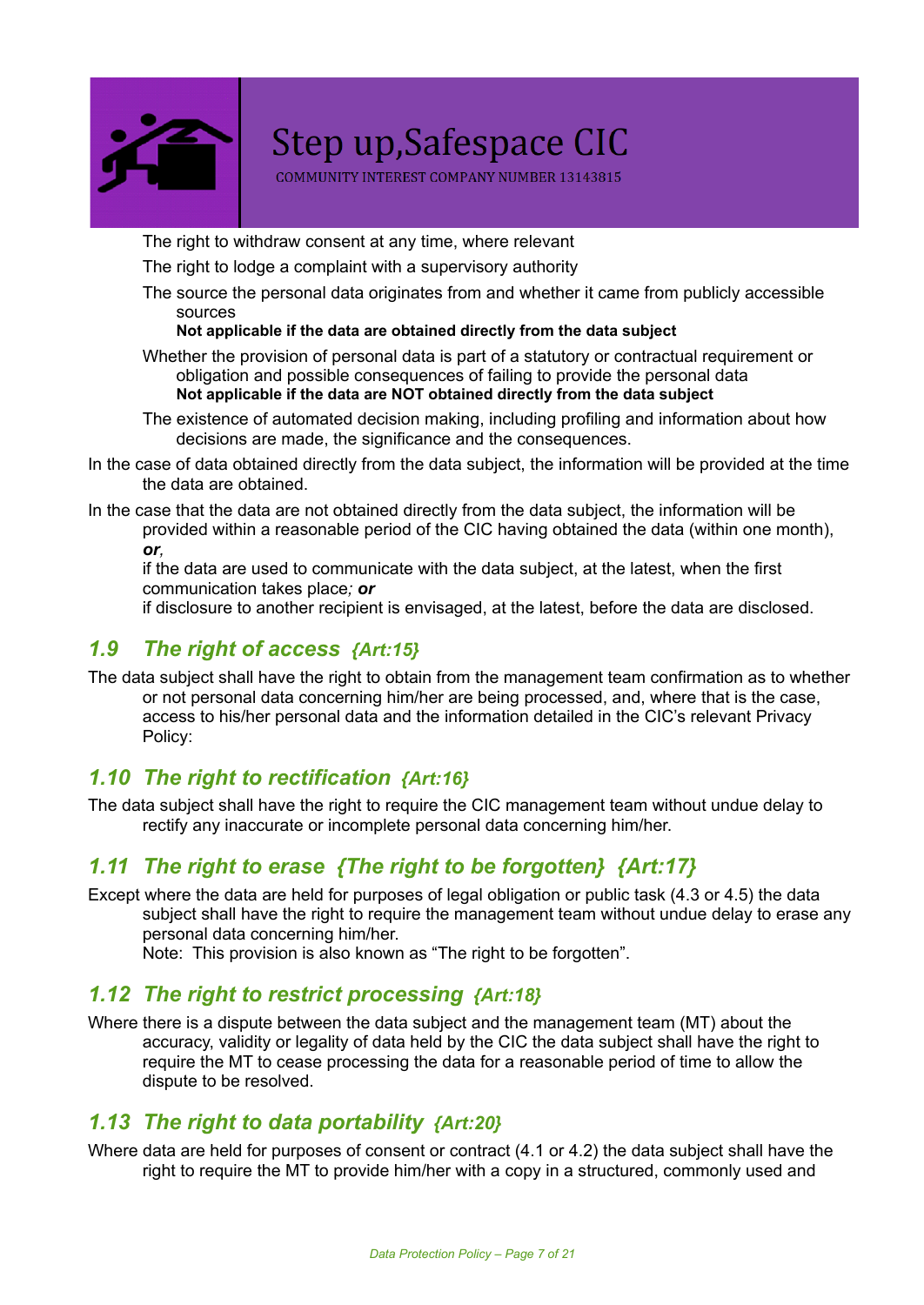

COMMUNITY INTEREST COMPANY NUMBER 13143815

machine-readable format of the data which he/she has provided to the MT, and have the right to transmit those data to another controller without hindrance.

#### <span id="page-7-1"></span>*1.14 The right to object {Art:21}*

- a) The data subject shall have the right to object, on grounds relating to his or her particular situation, at any time to processing of personal data concerning him/her which is based Public Task or Legitimate Interest (4.5 or 4.6), including profiling based on those provisions. The MT shall no longer process the personal data unless the MT demonstrates compelling legitimate grounds for the processing which override the interests, rights and freedoms of the data subject or for the establishment, exercise or defence of legal claims.
- b) Where personal data are processed for direct marketing purposes, the data subject shall have the right to object at any time to processing of personal data concerning him/her for such marketing, which includes profiling to the extent that it is related to such direct marketing.
- c) Where the data subject objects to processing for direct marketing purposes, the personal data shall no longer be processed for such purposes.
- d) At the latest at the time of the first communication with the data subject, the right referred to in paragraphs a) and d) shall be explicitly brought to the attention of the data subject and shall be presented clearly and separately from any other information.

#### <span id="page-7-2"></span>*1.15 Rights in relation to automated decision making and profiling. {Art:22}*

Except where it is: a) based on the data subject's explicit consent, *or b)* necessary for entering into, or performance of, a contract between the data subject and the MT; the data subject shall have the right not to be subject to a decision based solely on automated processing, including profiling, which produces legal effects concerning him/her or similarly significantly affects him/her.

# **Operational Policies and Procedures**

# <span id="page-7-0"></span>**Operational Policies & Procedures – The Context**

- Step Up, Safe Space (SUSS) is a small CIC holding just a small amount of non-sensitive data on a small number of people.
- The MT understand and accept their responsibility under the EU General Data Protection Regulation (GDPR) to hold all personal data securely and use it only for legitimate purposes with the knowledge and approval of the data subjects.
- By the following operational policies and procedures the MT undertake to uphold the principles and requirements of the GDPR in a manner which is proportionate to the nature of the personal data being held by the CIC. The policies are based on the MT assessment, in good faith, of the potential impacts on both the Charity and its data subjects of the personal data held by the CIC being stolen, abused, corrupted or lost.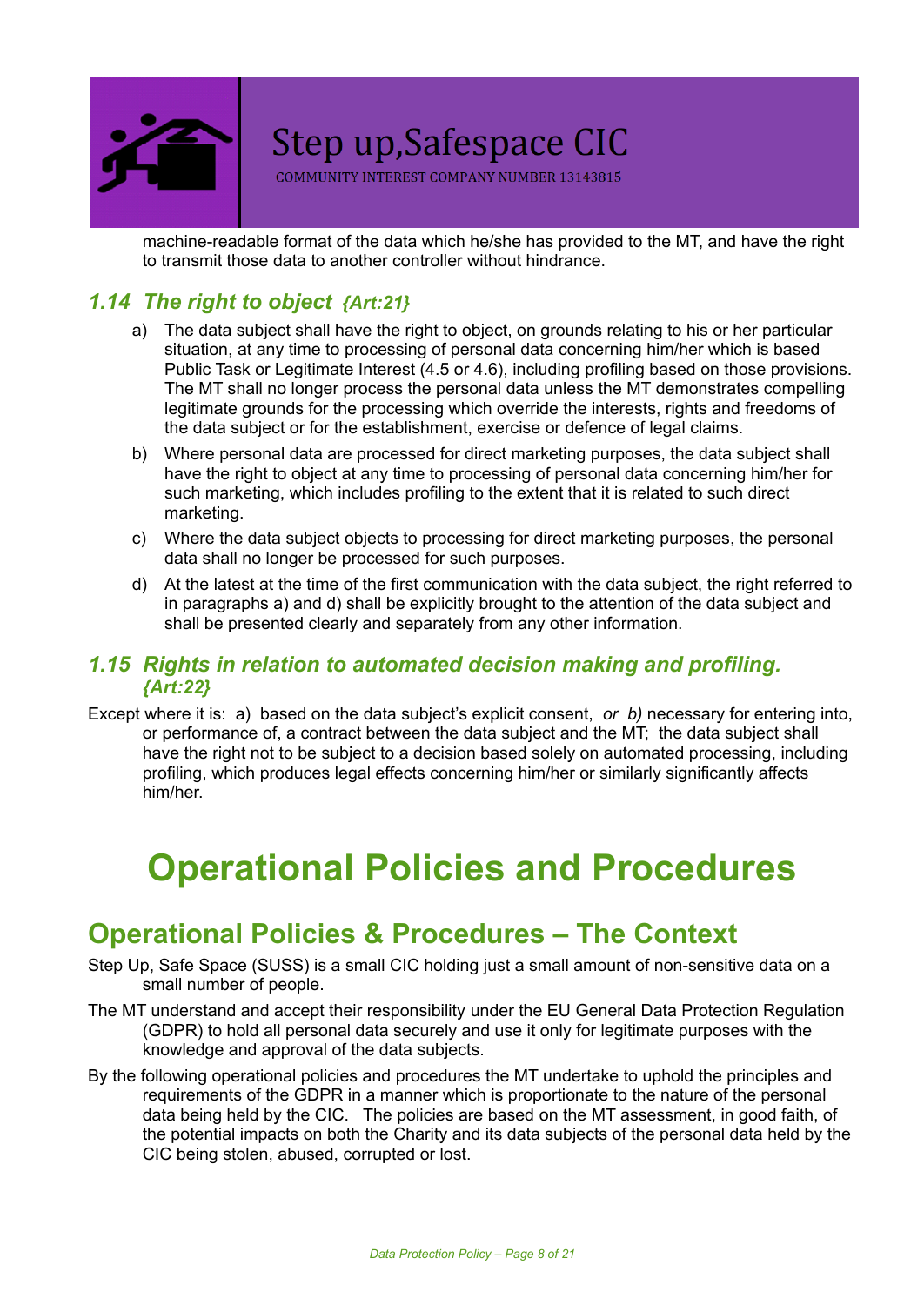

COMMUNITY INTEREST COMPANY NUMBER 13143815

#### <span id="page-8-0"></span>**Personnel**

#### <span id="page-8-3"></span>*1.16 Data Protection Officer*

In the considered opinion of the MT the scope and nature of the personal data held by the CIC is not sufficient to warrant the appointment of a Data Protection Officer.

<span id="page-8-4"></span>Accordingly, no Data Protection Officer is appointed.

#### *1.17 Data Controller*

<span id="page-8-5"></span>The MT is the Data Controller for the Charity.

#### *1.18 Data Processor*

<span id="page-8-6"></span>N/A

#### *1.19 Access to Data*

Except where necessary to pursue the legitimate purposes of the Charity, only the Data Processors shall have access to the personal data held by the Charity.

#### <span id="page-8-7"></span>*1.20 Training*

The Board of Trustees and Data Processors will periodically undergo appropriate training commensurate with the scale and nature of the personal data that the Charity holds and processes under the GDPR.

# <span id="page-8-1"></span>**Collecting & Processing Personal Data**

- The CIC collects a variety of personal data commensurate with the variety of purposes for which the data are required in the pursuit of its charitable objects.
- All personal data will be collected, held and processed in accordance with the relevant Data Privacy Notice provided to data subjects as part of the process of collecting the data.
- A Data Privacy Notice will be provided, or otherwise made accessible, to all persons on whom the CIC collects, holds and processes data covered by the GDPR. The Data Privacy Notice provided to data subjects will detail the nature of the data being collected, the purpose(s) for which the data are being collected and the subjects rights in relation to the CICs use of the data and other relevant information in compliance with the prevailing GDPR requirements.

# <span id="page-8-2"></span>**Information Technology**

#### <span id="page-8-8"></span>*1.21 Data Protection by Design/Default*

Inasmuch as:

- a) none of the CIC's volunteer's are data protection professionals;
- b) it would be a disproportionate use of CIC funds to employ a data protection professional, given the scale and nature of the personal data held by the CIC;
- the volunteers will seek appropriate professional advice commensurate with its data protection requirement whenever: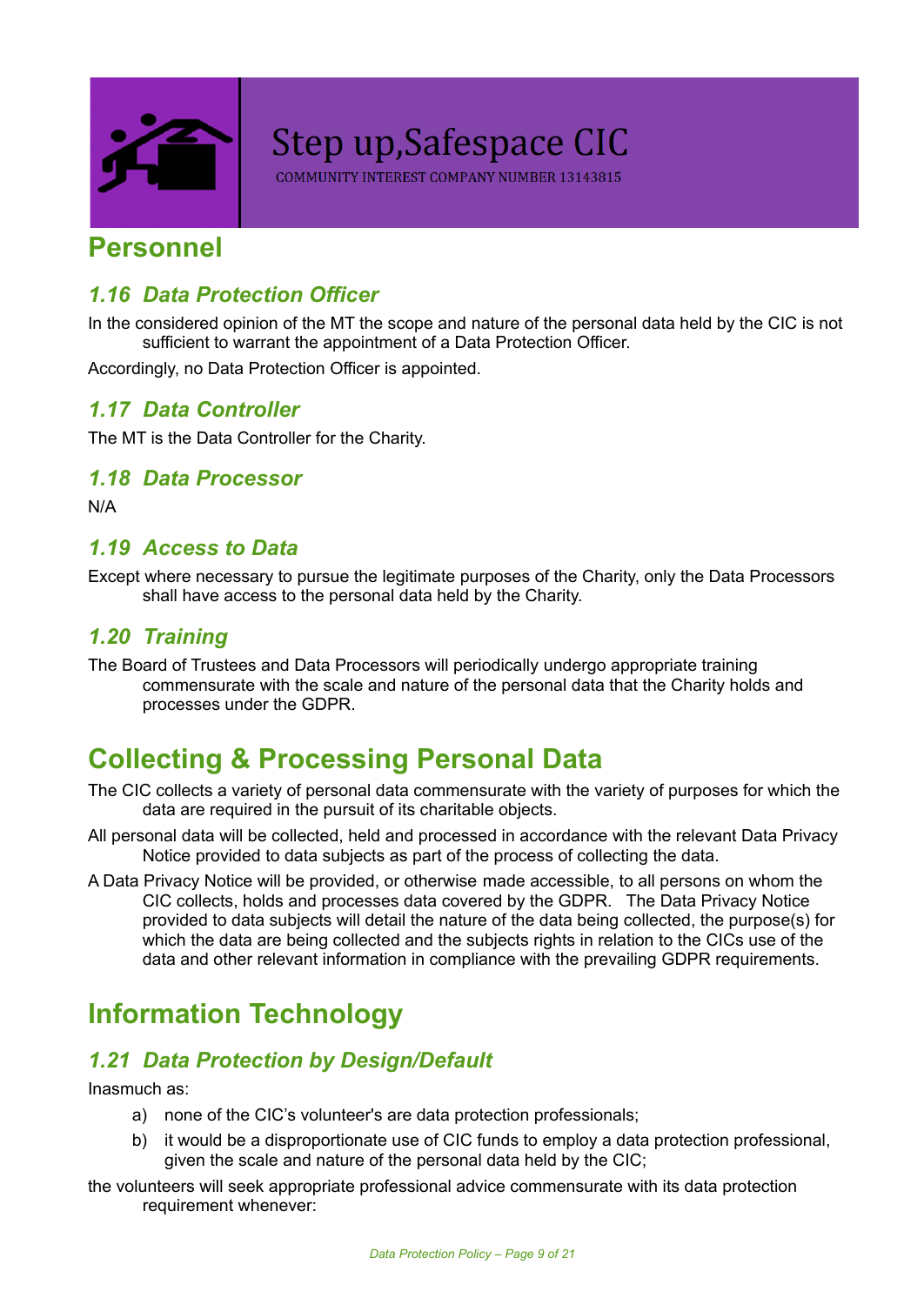

COMMUNITY INTEREST COMPANY NUMBER 13143815

- c) they are planning to make significant changes to the ways in which they process personal data;
- d) there is any national publicity about new risks (*eg:* cyber attacks)
- which might adversely compromise the CIC's legitimate processing of personal data covered by the GDPR.

<span id="page-9-0"></span>Personal data will never be transmitted electronically (*eg:* by e-mail) unless securely encrypted.

#### *1.22 Data Processing Equipment*

- The scale and nature of the personal data held by the CIC is not sufficient to justify the CIC purchasing dedicated computers for the processing of personal data.
- Instead the CIC will purchase and own at least 2 and not more than 5 removable storage devices to store the personal data that it holds and processes.

The removable storage devices will also act as backup devices.

- Whilst the data will be processed on the computers/laptops to which the Data Processors have access, no personal data covered by the GDPR will be stored on those computers/laptops. All interim working data transferred to such computers/laptops for processing will be deleted once processing has been completed.
- When not in use the removable storage devices will be kept in a secure location and reasonably protected against accidental damage, loss, avoidable theft or other misuse by persons other than the Data Processors.

The MT will keep a register of

- a) (a) the location of all removable devices used for the storage and processing of personal data;
- b) (b) each occasion when the data on each device were accessed or modified and by whom.
- The CIC's removable storage devices shall not be used for the storage of any data which are unrelated to the CIC's processing of personal data.

#### <span id="page-9-1"></span>*1.23 Data Processing Location*

The MT shall only process the CICs personal data in a secure location, and not in any public place, *eg:* locations whether the data could be overlooked by others, or the removable data storage devices would be susceptible to loss or theft.

<span id="page-9-2"></span>Computers/laptops in use for data processing will not be left unattended at any time.

#### *1.24 Data Backups*

N/A

#### <span id="page-9-3"></span>*1.25 Obsolete or Dysfunctional Equipment (Disposal of Removable Storage Media)*

Equipment used to hold personal data, whether permanently or as interim working copies, which come to the end of their useful working life, or become dysfunctional, shall be disposed of in a manner which ensures that any residual personal data held on the equipment cannot be recovered by unauthorised persons.

Inasmuch as: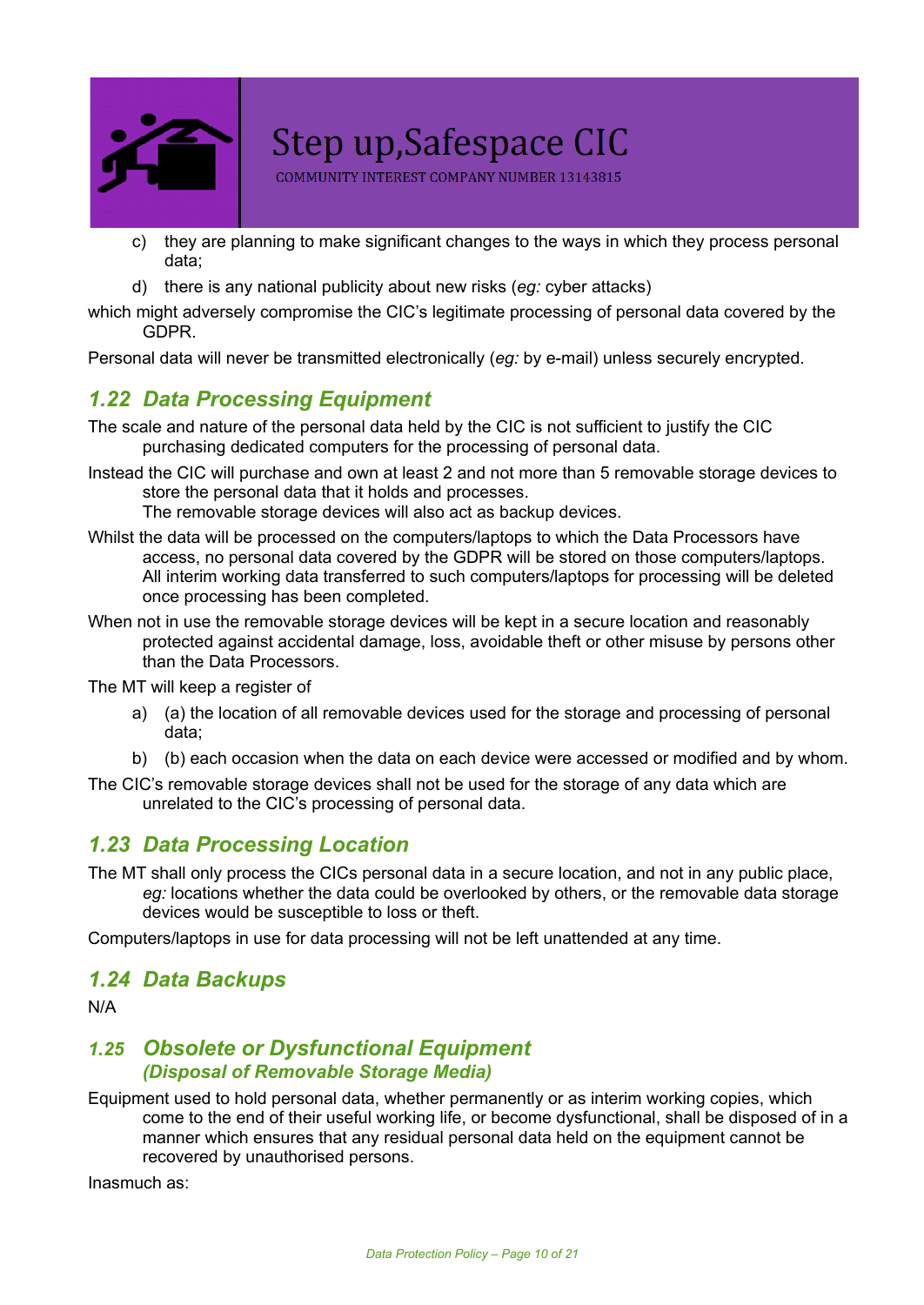

COMMUNITY INTEREST COMPANY NUMBER 13143815

- a) this will be a relatively infrequent occurrence;
- b) techniques for data recovery and destruction are constantly evolving;
- c) none of the MT have relevant up-to-date expert knowledge of data cleansing;

equipment which becomes obsolete or dysfunctional shall not be disposed immediately. Instead it will be stored securely while up-to-date expert advice on the most appropriate methods for its data cleansing and disposal can be sought and implemented.

# <span id="page-10-0"></span>**Data Subjects**

#### <span id="page-10-1"></span>*1.26 The Rights of Data Subjects*

In compliance with the GDPR the CIC will give data subjects the following rights.

These rights will be made clear in the relevant Data Privacy Notice provided to data subjects:

the right to be informed;

the right of access; the right to rectification; the right of erasure *{LO} Also referred to as "The right to be forgotten"*

the right to restrict processing;

the right to data portability; *{LO} {LI}*

the right to object; *{SC} {Co} {LO}*

the right not to be subjected to automated decision making, including profiling.

The above rights are not available to data subjects when the legal basis on which the CIC is holding & processing their data are: *{SC}* Subject Consent; *{Co}* Contractual obligation

*{LO}* Legal Obligation *{LI}* Legitimate Interest

#### <span id="page-10-2"></span>*1.27 Rights of Access, Rectification and Erasure*

Data subjects will be clearly informed of their right to access their personal data and to request that any errors or omissions be corrected expeditely.

- Such access shall be given and the correction of errors or omissions shall be made free of charge provided that such requests are reasonable and not trivial or vexatious. There is no prescribed format for making such requests provided that:
	- a) the request is made in writing, signed & dated by the data subject (or their legal representative);
	- b) the data claimed to be in error or missing are clearly and unambiguously identified;
	- c) the corrected or added data are clear and declared by the subject to be complete and accurate.
- It will be explained to subjects who make a request to access their data and/or to have errors or omissions corrected, or that their data be erased, that, while their requests will be actioned as soon as is practical there may be delays where the appropriate volunteer to deal with the request do not work on every normal weekday.
- Where a data subject requests that their data be rectified or erased the MT will ensure that the rectifications or erasure will be applied to all copies of the subject's personal data including those copies which are in the hands of a Third Party for authorised data processing.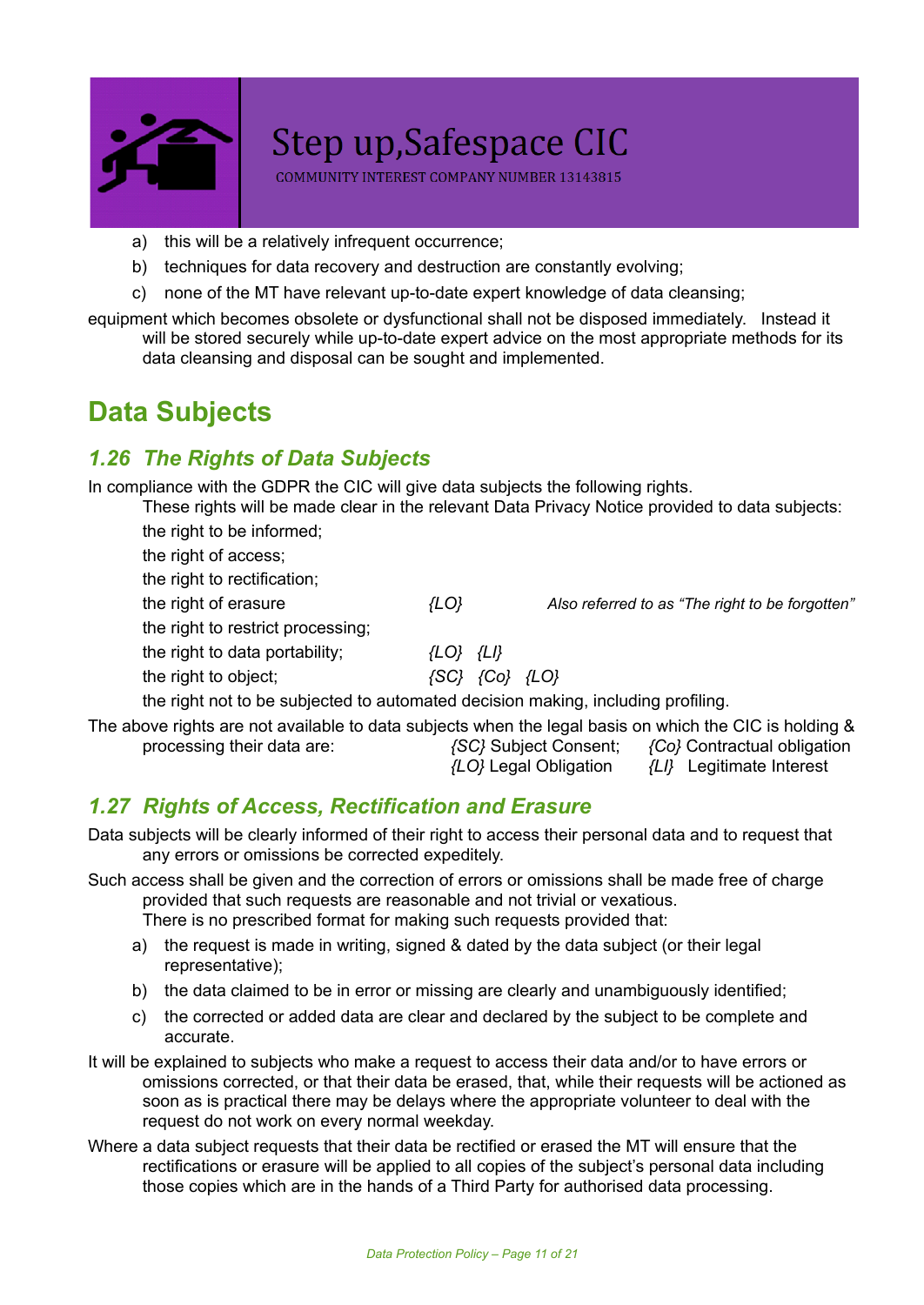

COMMUNITY INTEREST COMPANY NUMBER 13143815

#### <span id="page-11-1"></span>*1.28 Right of Portability*

The CIC will only provide copies of personal data to the subject (or the subject's legal representative) on written request.

The Charity reserves the right either:

- a) to decline requests for portable copies of the subject's personal data when such requests are unreasonable (ie: excessively frequent) or vexatious; *or*
- b) to make a reasonable charge for providing the copy.

#### <span id="page-11-2"></span>*1.29 Data Retention Policy*

Personal data shall not be retained for longer than:

- a) In the case of data held by subject consent: the period for which the subject consented to the CIC holding their data;
- b) in the case of data held by legitimate interest of the CIC: the period for which that legitimate interest applies. For example: in the case of data subjects who held a role, such as a volunteer, with the CIC the retention period is that for which the CIC reasonably has a legitimate interest in being able to identify that individual's role in the event of any retrospective query about it;
- c) in the case of data held by legal obligation: the period for which the CIC is legally obliged to retain those data.
- The CIC shall regularly not less than every 6 months review the personal data which it holds and remove any data where retention is no longer justified. Such removal shall be made as soon as is reasonably practical, and in any case no longer than 20 working days (of the relevant Data Processor) after retention of the data was identified as no longer justified.

### <span id="page-11-0"></span>**Privacy Impact Assessment**

#### <span id="page-11-3"></span>*1.30 Trustees' Data*

<span id="page-11-4"></span>N/A

#### *1.31 Volunteers'/Members' Data*

The volume of personal data is low – less than 100 individuals

The sensitivity of the data is low: the most sensitive data being an e-mail address; The risk of data breach is small – primarily the accidental disclosure of names & e-mail addresses.

<span id="page-11-5"></span>**Overall impact: LOW**

#### *1.32 Supporters' & Enquirers' Data*

The volume of personal data is low

The sensitivity of the data is low: the most sensitive data being an e-mail address; The risk of data breach is small – primarily the accidental disclosure of names & e-mail addresses.

#### **Overall impact: LOW**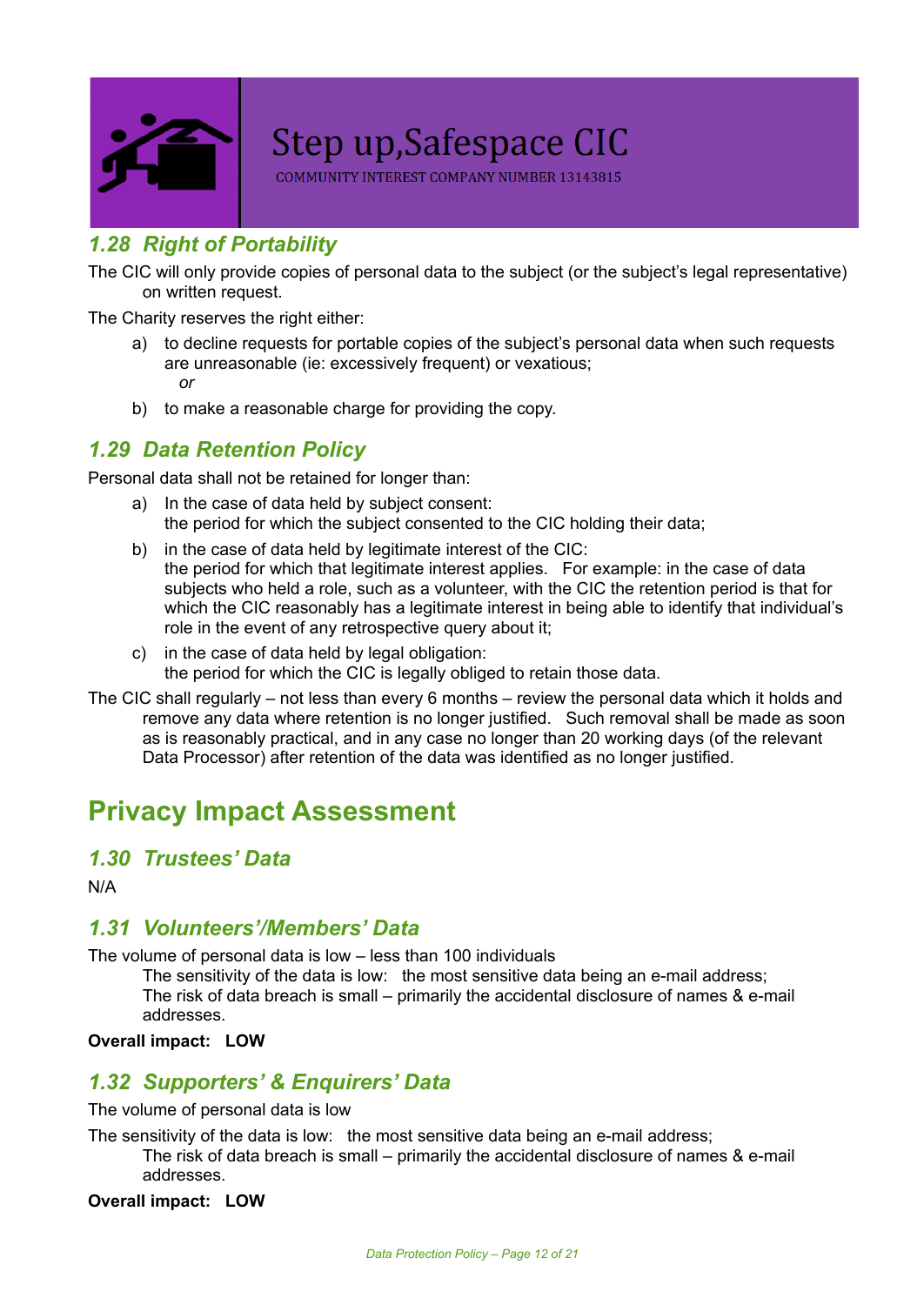

COMMUNITY INTEREST COMPANY NUMBER 13143815

# <span id="page-12-0"></span>**Third Party Access to Data**

- Under no circumstance will the CIC share with, sell or otherwise make available to Third Parties any personal data except where it is necessary and unavoidable to do so in pursuit of its CIC objects as authorised by the MT.
- Whenever possible, data subjects will be informed in advance of the necessity to share their personal data with a Third Party in pursuit of the CIC's objects.
- Before sharing personal data with a Third Party the CIC will take all reasonable steps to verify that the Third Party is, itself, compliant with the provisions of the GDPR and confirmed in a written contract. The contract will specify that:

The CIC is the owner of the data;

- The Third Party will hold and process all data shared with it exclusively as specified by the instructions of the MT;
- The Third Party will not use the data for its own purposes;
- The Third Party will adopt prevailing industry standard best practice to ensure that the data are held securely and protected from theft, corruption or loss;
- The Third Party will be responsible for the consequences of any theft, breach, corruption or loss of the CIC's data (including any fines or other penalties imposed by the Information Commissioner's Office) unless such theft, breach, corruption or loss was a direct and unavoidable consequence of the Third Party complying with the data processing instructions of the Data MT.
- The Third Party will not share the data, or the results of any analysis or other processing of the data with any other party without the explicit written permission of the MT;
- The Third Party will securely delete all data that it holds on behalf of the CIC once the purpose of processing the data has been accomplished.
- The CIC does not, and will not, transfer personal data out of the EU.

### <span id="page-12-1"></span>**Data Breach**

In the event of any data breach coming to the attention of the MT, they will immediately notify the Information Commission's Office.

In the event that full details of the nature and consequences of the data breach are not immediately accessible (*eg:* because Data Processors do not work on every normal weekday) the MT will bring that to the attention of the Information Commissioner's Office and undertake to forward the relevant information as soon as it becomes available.

# <span id="page-12-2"></span>**Privacy Policy & Privacy Notices**

- The CIC will have a Privacy Policy and appropriate Privacy Notices which it will make available to everyone on whom it holds and processes personal data, in accordance with 5.1.
- In the case of data obtained directly from the data subject, the Privacy Notice will be provided at the time the data are obtained.
- In the case that the data are not obtained directly from the data subject, the Privacy Notice will be provided within a reasonable period of the CIC having obtained the data (within one month),

*or,* if the data are used to communicate with the data subject, at the latest, when the first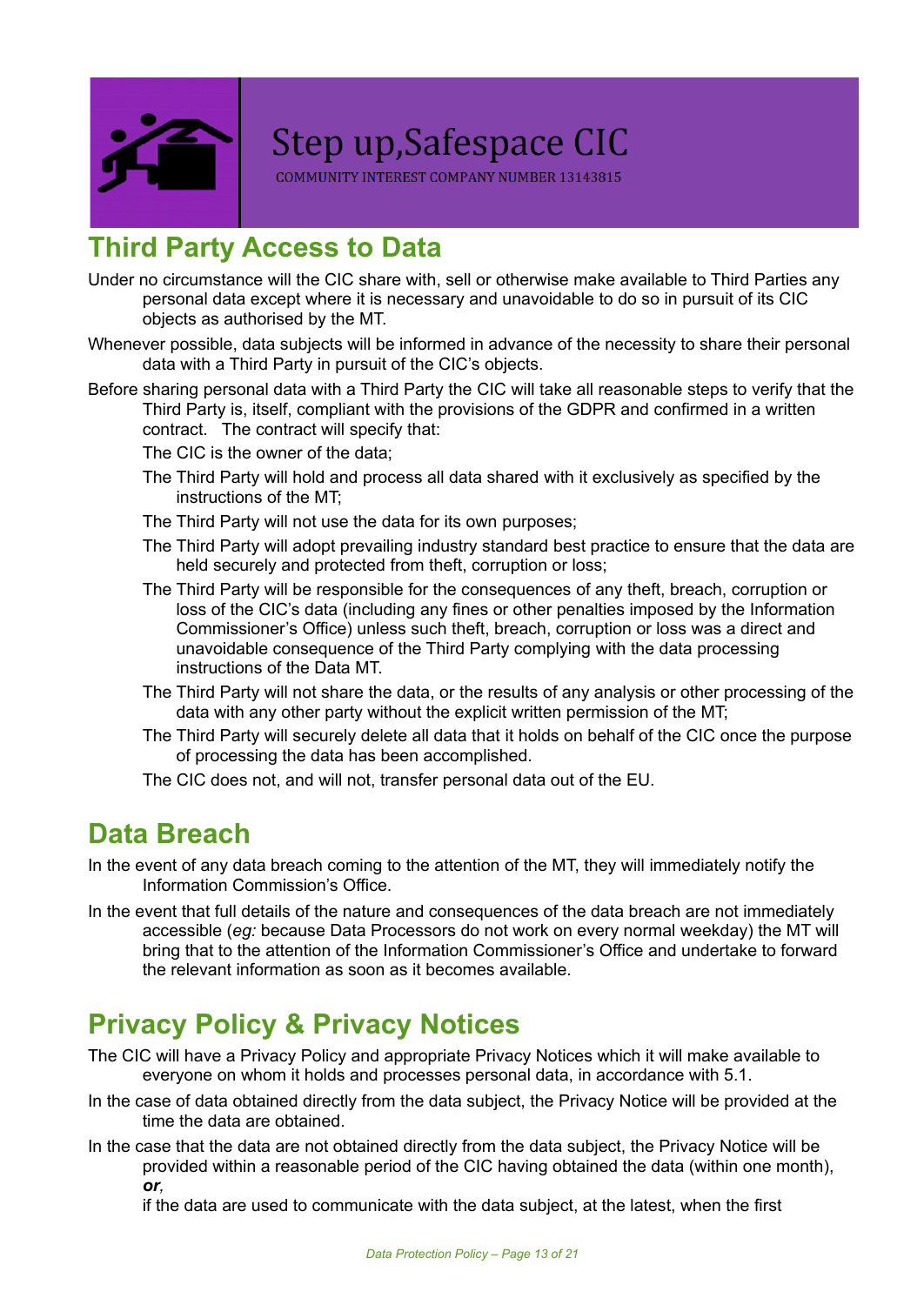

COMMUNITY INTEREST COMPANY NUMBER 13143815

communication takes place*; or* if disclosure to another recipient is envisaged, at the latest, before the data are disclosed.

# **Change Record**

| Date of Change: Changed By: Comments: |           |                           |
|---------------------------------------|-----------|---------------------------|
| 18/03/2021                            | <b>NN</b> | Policy approved by the MT |
|                                       |           |                           |
|                                       |           |                           |
|                                       |           |                           |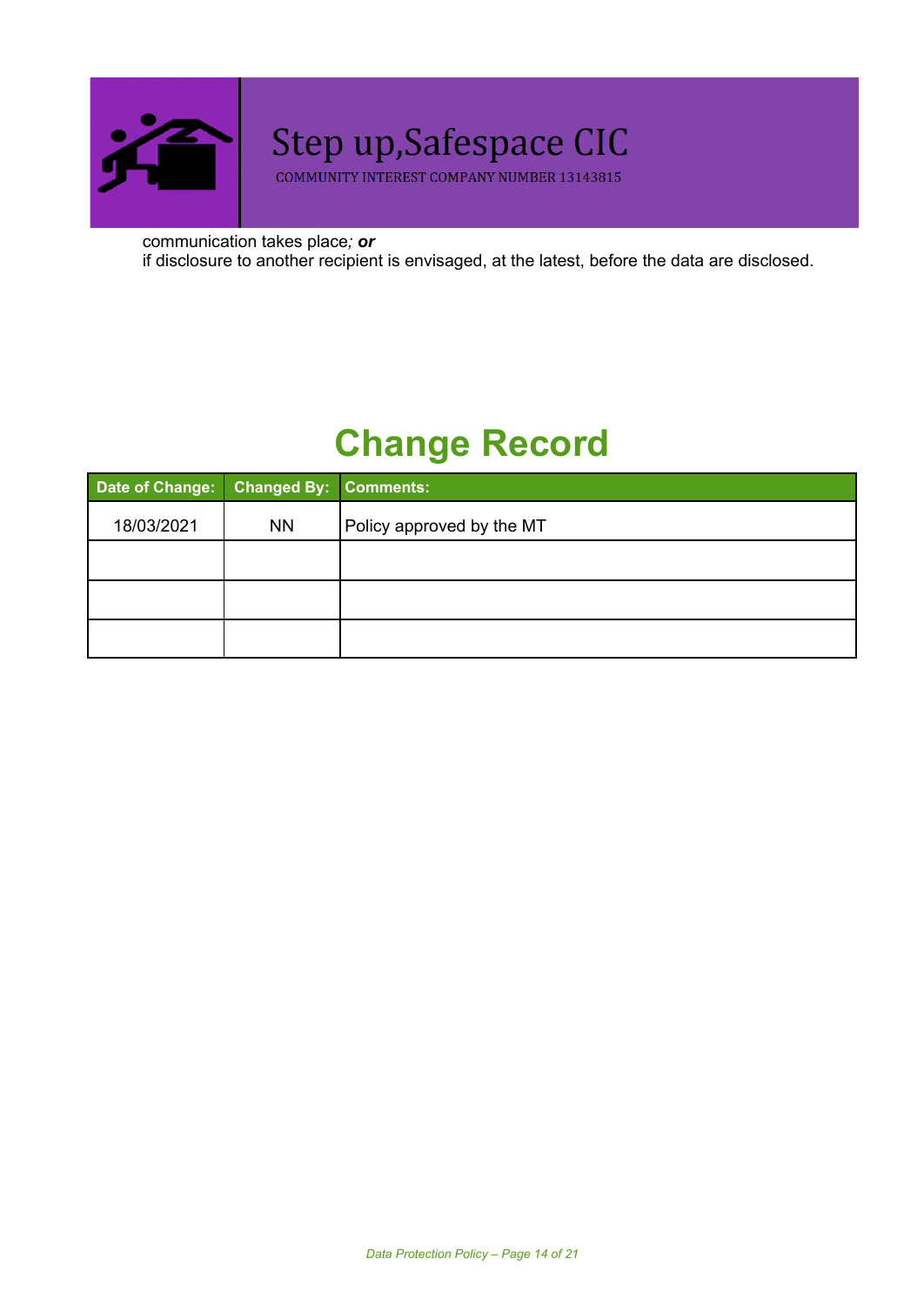

COMMUNITY INTEREST COMPANY NUMBER 13143815

# **Appendix Extracts of Relevant Articles from the GDPR**

# **Article-4:Definitions**

For the purposes of this Regulation:

- 1. **'personal data'** means any information relating to an identified or identifiable natural person ('data subject'); an identifiable natural person is one who can be identified, directly or indirectly, in particular by reference to an identifier such as a name, an identification number, location data, an online identifier or to one or more factors specific to the physical, physiological, genetic, mental, economic, cultural or social identity of that natural person;
- 2. **'processing'** means any operation or set of operations which is performed on personal data or on sets of personal data, whether or not by automated means, such as collection, recording, organisation, structuring, storage, adaptation or alteration, retrieval, consultation, use, disclosure by transmission, dissemination or otherwise making available, alignment or combination, restriction, erasure or destruction;
- 3. **'restriction of processing'** means the marking of stored personal data with the aim of limiting their processing in the future;
- 4. **'profiling'** means any form of automated processing of personal data consisting of the use of personal data to evaluate certain personal aspects relating to a natural person, in particular to analyse or predict aspects concerning that natural person's performance at work, economic situation, health, personal preferences, interests, reliability, behaviour, location or movements;
- 5. **'pseudonymisation'** means the processing of personal data in such a manner that the personal data can no longer be attributed to a specific data subject without the use of additional information, provided that such additional information is kept separately and is subject to technical and organisational measures to ensure that the personal data are not attributed to an identified or identifiable natural person;
- 6. **'filing system'** means any structured set of personal data which are accessible according to specific criteria, whether centralised, decentralised or dispersed on a functional or geographical basis;
- 7. **'controller'** means the natural or legal person, public authority, agency or other body which, alone or jointly with others, determines the purposes and means of the processing of personal data; where the purposes and means of such processing are determined by Union or Member State law, the controller or the specific criteria for its nomination may be provided for by Union or Member State law;
- 8. **'processor'** means a natural or legal person, public authority, agency or other body which processes personal data on behalf of the controller;
- 9. **'recipient'** means a natural or legal person, public authority, agency or another body, to which the personal data are disclosed, whether a third party or not. However, public authorities which may receive personal data in the framework of a particular inquiry in accordance with Union or Member State law shall not be regarded as recipients; the processing of those data by those public authorities shall be in compliance with the applicable data protection rules according to the purposes of the processing;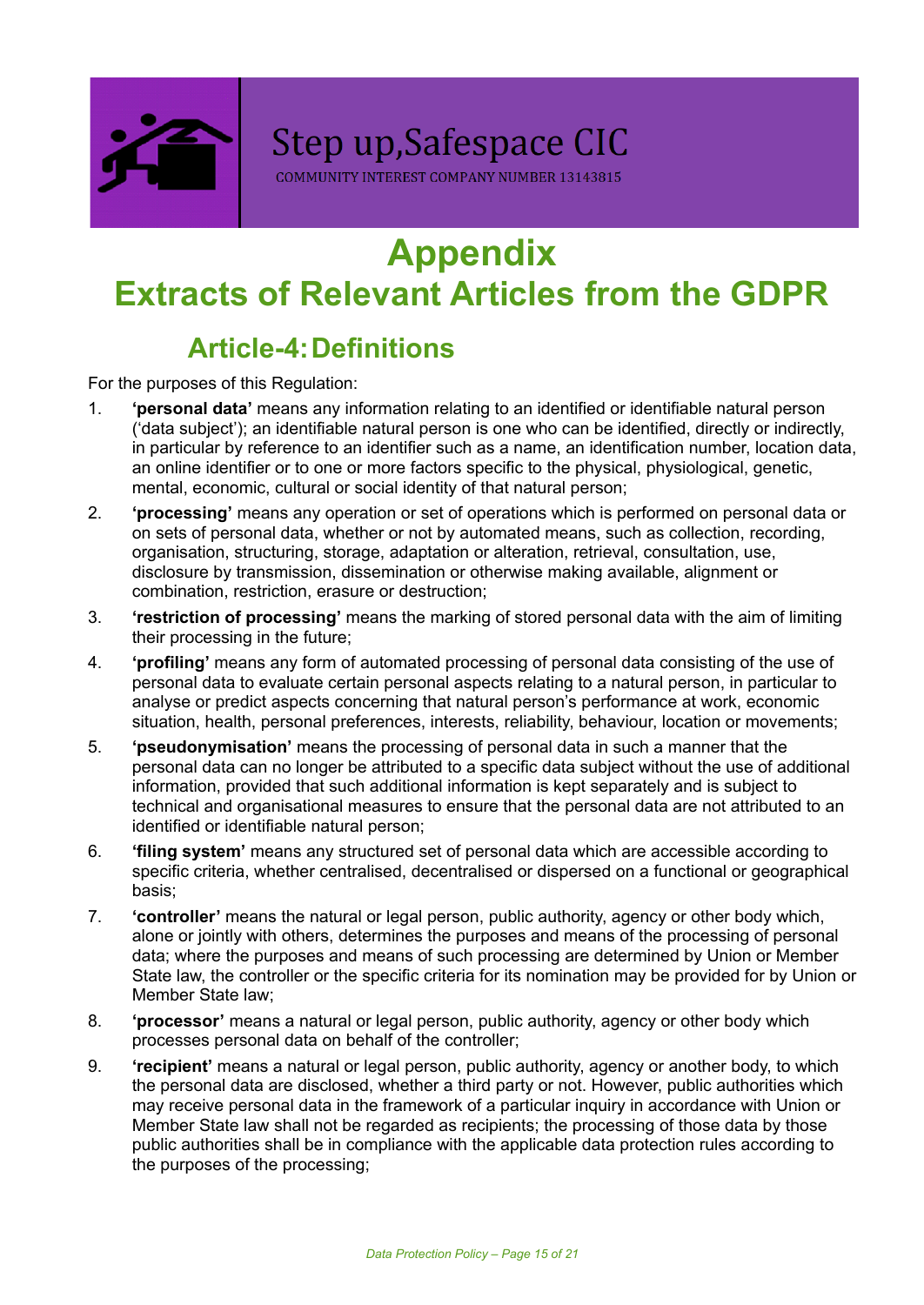

COMMUNITY INTEREST COMPANY NUMBER 13143815

- 10. **'third party'** means a natural or legal person, public authority, agency or body other than the data subject, controller, processor and persons who, under the direct authority of the controller or processor, are authorised to process personal data;
- 11. **'consent'** of the data subject means any freely given, specific, informed and unambiguous indication of the data subject's wishes by which he or she, by a statement or by a clear affirmative action, signifies agreement to the processing of personal data relating to him or her;
- 12. **'personal data breach'** means a breach of security leading to the accidental or unlawful destruction, loss, alteration, unauthorised disclosure of, or access to, personal data transmitted, stored or otherwise processed;
- 13. **'genetic data'** means personal data relating to the inherited or acquired genetic characteristics of a natural person which give unique information about the physiology or the health of that natural person and which result, in particular, from an analysis of a biological sample from the natural person in question;
- 14. **'biometric data'** means personal data resulting from specific technical processing relating to the physical, physiological or behavioural characteristics of a natural person, which allow or confirm the unique identification of that natural person, such as facial images or dactyloscopic data;
- 15. **'data concerning health'** means personal data related to the physical or mental health of a natural person, including the provision of health care services, which reveal information about his or her health status;

#### 16. **'main establishment'** means:

- a) as regards a controller with establishments in more than one Member State, the place of its central administration in the Union, unless the decisions on the purposes and means of the processing of personal data are taken in another establishment of the controller in the Union and the latter establishment has the power to have such decisions implemented, in which case the establishment having taken such decisions is to be considered to be the main establishment;
- b) as regards a processor with establishments in more than one Member State, the place of its central administration in the Union, or, if the processor has no central administration in the Union, the establishment of the processor in the Union where the main processing activities in the context of the activities of an establishment of the processor take place to the extent that the processor is subject to specific obligations under this Regulation;
- 17. **'representative'** means a natural or legal person established in the Union who, designated by the controller or processor in writing pursuant to [Article](https://gdpr-info.eu/art-27-gdpr/) 27, represents the controller or processor with regard to their respective obligations under this Regulation;
- 18. **'enterprise'** means a natural or legal person engaged in an economic activity, irrespective of its legal form, including partnerships or associations regularly engaged in an economic activity;
- 19. **'group of undertakings'** means a controlling undertaking and its controlled undertakings;
- 20. **'binding corporate rules'** means personal data protection policies which are adhered to by a controller or processor established on the territory of a Member State for transfers or a set of transfers of personal data to a controller or processor in one or more third countries within a group of undertakings, or group of enterprises engaged in a joint economic activity;
- 21. **'supervisory authority'** means an independent public authority which is established by a Member State pursuant to [Article](https://gdpr-info.eu/art-51-gdpr/) 51;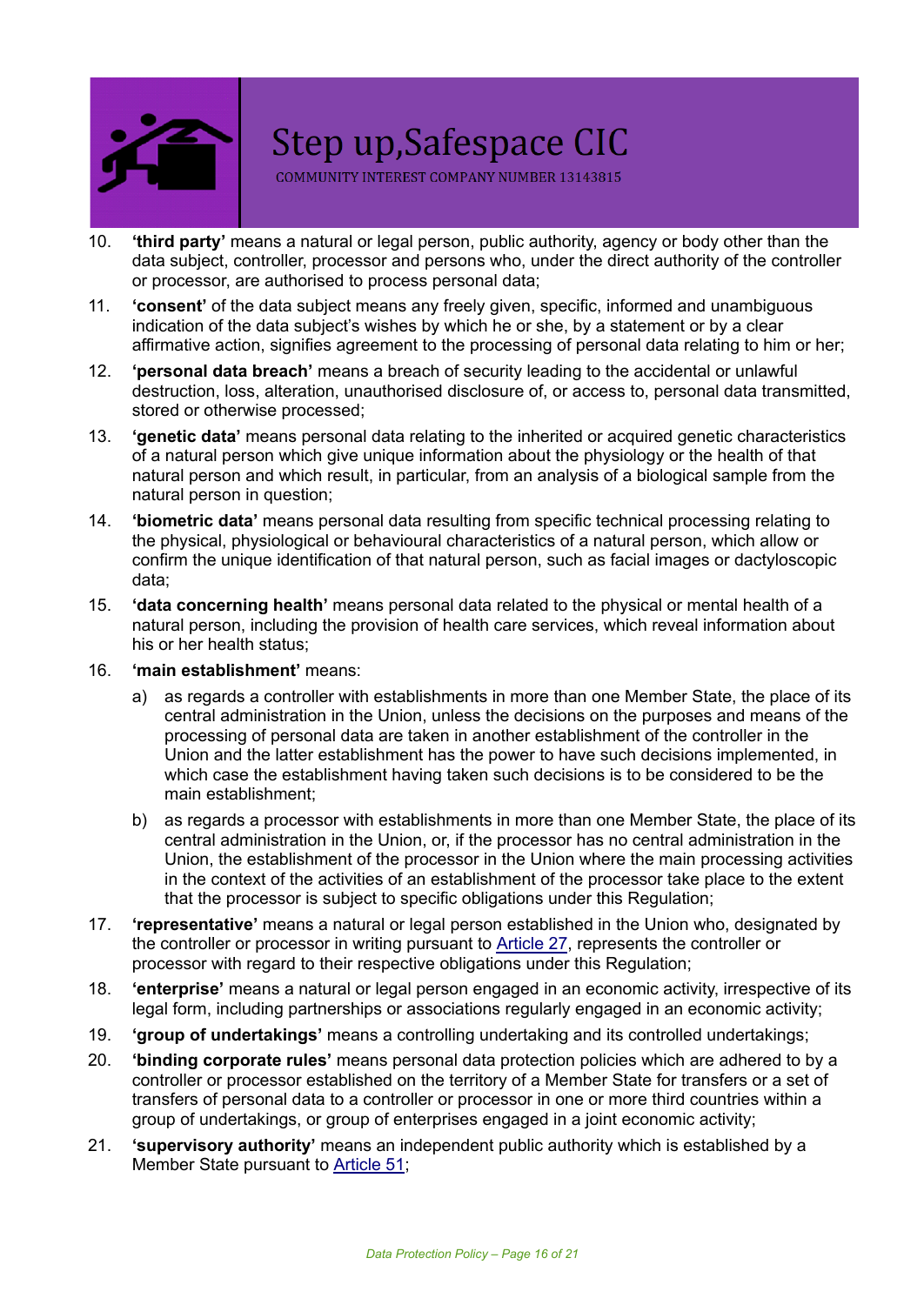

COMMUNITY INTEREST COMPANY NUMBER 13143815

- 22. **'supervisory authority concerned'** means a supervisory authority which is concerned by the processing of personal data because:
	- a) the controller or processor is established on the territory of the Member State of that supervisory authority;
	- b) data subjects residing in the Member State of that supervisory authority are substantially affected or likely to be substantially affected by the processing; or
	- c) a complaint has been lodged with that supervisory authority;
- 23. **'cross-border processing'** means either:
	- a) processing of personal data which takes place in the context of the activities of establishments in more than one Member State of a controller or processor in the Union where the controller or processor is established in more than one Member State; or
	- b) processing of personal data which takes place in the context of the activities of a single establishment of a controller or processor in the Union but which substantially affects or is likely to substantially affect data subjects in more than one Member State.
- 24. **'relevant and reasoned objection'** means an objection to a draft decision as to whether there is an infringement of this Regulation, or whether envisaged action in relation to the controller or processor complies with this Regulation, which clearly demonstrates the significance of the risks posed by the draft decision as regards the fundamental rights and freedoms of data subjects and, where applicable, the free flow of personal data within the Union;
- 25. **'information society service'** means a service as defined in point (b) of Article 1(1) of [Directive](http://eur-lex.europa.eu/legal-content/EN/TXT/HTML/?uri=CELEX:32015L1535)  $(EU)$  [2015/1535](http://eur-lex.europa.eu/legal-content/EN/TXT/HTML/?uri=CELEX:32015L1535) of the European Parliament and of the Council  $(1)$ ;
- 26. **'international organisation'** means an organisation and its subordinate bodies governed by public international law, or any other body which is set up by, or on the basis of, an agreement between two or more countries.

<sup>1</sup> Directive (EU) 2015/1535 of the European Parliament and of the Council of 9 September 2015 laying down a procedure for the provision of information in the field of technical regulations and of rules on Information Society services (OJ L 241, [17.9.2015,](http://eur-lex.europa.eu/legal-content/EN/AUTO/?uri=OJ:L:2015:241:TOC) p. 1).

# **Article 6:Lawfulness of processing**

- 1. Processing shall be lawful only if and to the extent that at least one of the following applies:
	- a) the data subject has given consent to the processing of his or her personal data for one or more specific purposes;
	- b) processing is necessary for the performance of a contract to which the data subject is party or in order to take steps at the request of the data subject prior to entering into a contract;
	- c) processing is necessary for compliance with a legal obligation to which the controller is subject;
	- d) processing is necessary in order to protect the vital interests of the data subject or of another natural person;
	- e) processing is necessary for the performance of a task carried out in the public interest or in the exercise of official authority vested in the controller;
	- f) processing is necessary for the purposes of the legitimate interests pursued by the controller or by a third party, except where such interests are overridden by the interests or fundamental rights and freedoms of the data subject which require protection of personal data, in particular where the data subject is a child.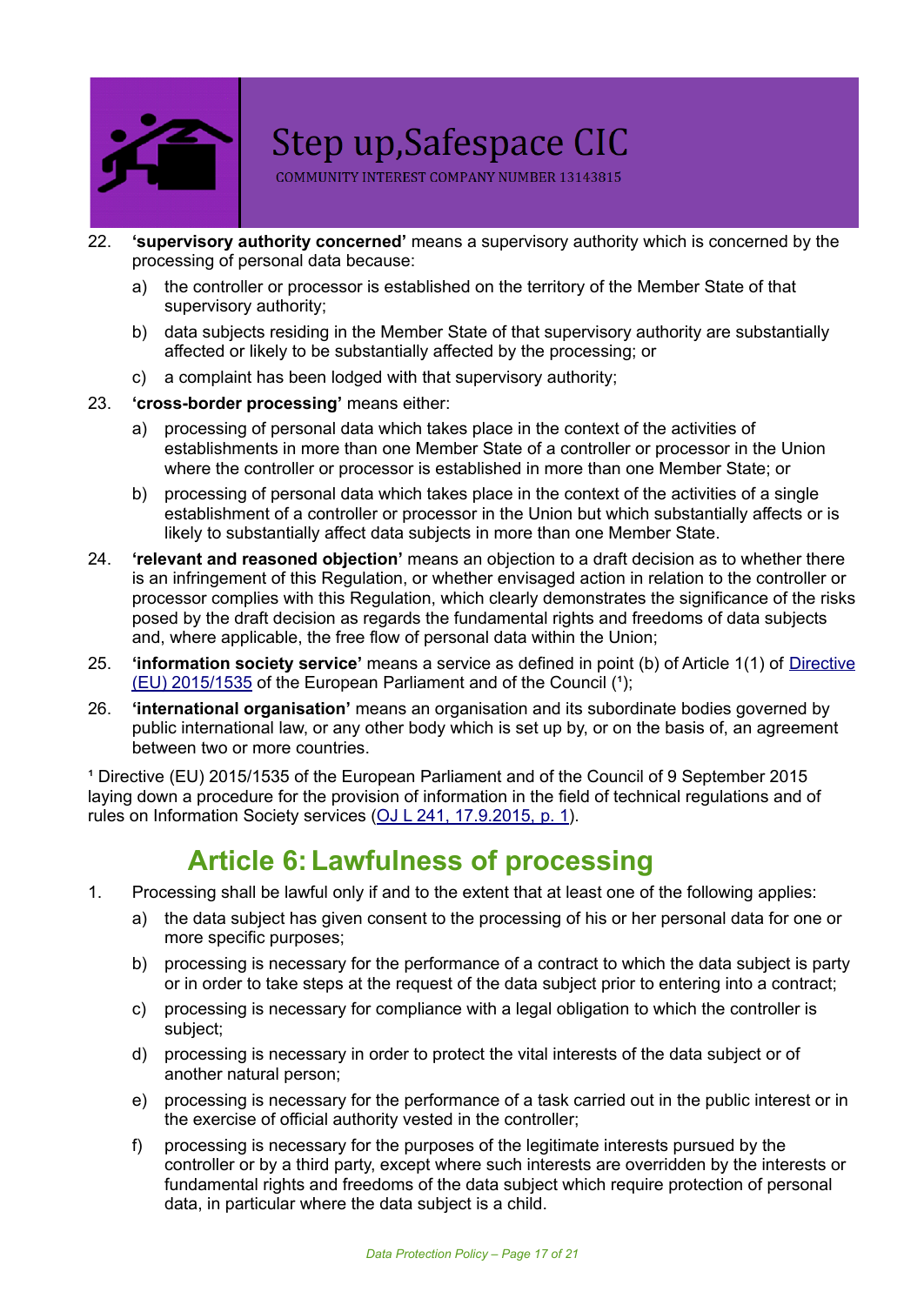

COMMUNITY INTEREST COMPANY NUMBER 13143815

Point (f) of the first subparagraph shall not apply to processing carried out by public authorities in the performance of their tasks.

- 2. Member States may maintain or introduce more specific provisions to adapt the application of the rules of this Regulation with regard to processing for compliance with points (c) and (e) of paragraph 1 by determining more precisely specific requirements for the processing and other measures to ensure lawful and fair processing including for other specific processing situations as provided for in [Chapter](https://gdpr-info.eu/chapter-9/) IX.
- 3. The basis for the processing referred to in point (c) and (e) of paragraph 1 shall be laid down by:
	- a) Union law; or
	- b) Member State law to which the controller is subject.
- The purpose of the processing shall be determined in that legal basis or, as regards the processing referred to in point (e) of paragraph 1, shall be necessary for the performance of a task carried out in the public interest or in the exercise of official authority vested in the controller. That legal basis may contain specific provisions to adapt the application of rules of this Regulation, inter alia: the general conditions governing the lawfulness of processing by the controller; the types of data which are subject to the processing; the data subjects concerned; the entities to, and the purposes for which, the personal data may be disclosed; the purpose limitation; storage periods; and processing operations and processing procedures, including measures to ensure lawful and fair processing such as those for other specific processing situations as provided for in [Chapter IX](https://gdpr-info.eu/chapter-9). The Union or the Member State law shall meet an objective of public interest and be proportionate to the legitimate aim pursued.
- 4. Where the processing for a purpose other than that for which the personal data have been collected is not based on the data subject's consent or on a Union or Member State law which constitutes a necessary and proportionate measure in a democratic society to safeguard the objectives referred to in [Article](https://gdpr-info.eu/art-23-gdpr/) 23(1), the controller shall, in order to ascertain whether processing for another purpose is compatible with the purpose for which the personal data are initially collected, take into account, inter alia:
	- a) any link between the purposes for which the personal data have been collected and the purposes of the intended further processing;
	- b) the context in which the personal data have been collected, in particular regarding the relationship between data subjects and the controller;
	- c) the nature of the personal data, in particular whether special categories of personal data are processed, pursuant to [Article](https://gdpr-info.eu/art-9-gdpr/) 9, or whether personal data related to criminal convictions and offences are processed, pursuant to [Article](https://gdpr-info.eu/art-10-gdpr/) 10;
	- d) the possible consequences of the intended further processing for data subjects;
	- e) the existence of appropriate safeguards, which may include encryption or pseudonymisation.

# **Article 12: Transparent information, communication and modalities for the exercise of the rights of the data subject**

1. The controller shall take appropriate measures to provide any information referred to in [Articles](https://gdpr-info.eu/art-13-gdpr/) [13](https://gdpr-info.eu/art-13-gdpr/) and [14](https://gdpr-info.eu/art-14-gdpr/) and any communication under [Articles](https://gdpr-info.eu/art-15-gdpr/) 15 to [22](https://gdpr-info.eu/art-22-gdpr/) and [34](https://gdpr-info.eu/art-34-gdpr/) relating to processing to the data subject in a concise, transparent, intelligible and easily accessible form, using clear and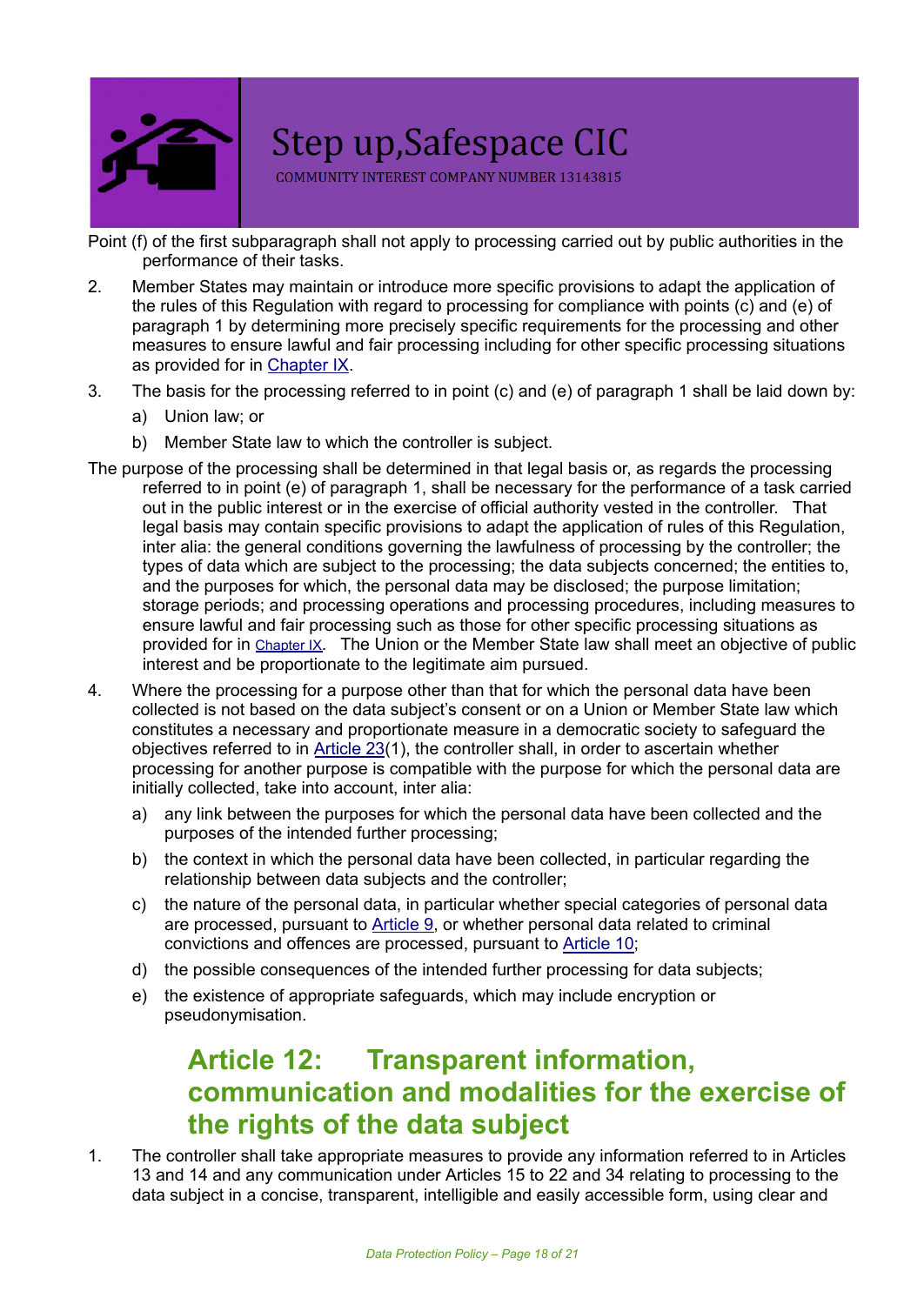

COMMUNITY INTEREST COMPANY NUMBER 13143815

plain language, in particular for any information addressed specifically to a child. The information shall be provided in writing, or by other means, including, where appropriate, by electronic means. When requested by the data subject, the information may be provided orally, provided that the identity of the data subject is proven by other means.

- 2. The controller shall facilitate the exercise of data subject rights under [Articles](https://gdpr-info.eu/art-15-gdpr/) 15 to [22](https://gdpr-info.eu/art-22-gdpr/). In the cases referred to in [Article](https://gdpr-info.eu/art-11-gdpr/) 11(2), the controller shall not refuse to act on the request of the data subject for exercising his or her rights under [Articles](https://gdpr-info.eu/art-15-gdpr/) 15 to [22](https://gdpr-info.eu/art-22-gdpr/), unless the controller demonstrates that it is not in a position to identify the data subject.
- 3. The controller shall provide information on action taken on a request under [Articles](https://gdpr-info.eu/art-15-gdpr/) 15 to [22](https://gdpr-info.eu/art-22-gdpr/) to the data subject without undue delay and in any event within one month of receipt of the request. That period may be extended by two further months where necessary, taking into account the complexity and number of the requests. The controller shall inform the data subject of any such extension within one month of receipt of the request, together with the reasons for the delay. Where the data subject makes the request by electronic form means, the information shall be provided by electronic means where possible, unless otherwise requested by the data subject.
- 4. If the controller does not take action on the request of the data subject, the controller shall inform the data subject without delay and at the latest within one month of receipt of the request of the reasons for not taking action and on the possibility of lodging a complaint with a supervisory authority and seeking a judicial remedy.
- 5. Information provided under [Articles](https://gdpr-info.eu/art-13-gdpr/) 13 and [14](https://gdpr-info.eu/art-14gdpr/) and any communication and any actions taken under [Articles](https://gdpr-info.eu/art-15-gdpr/) 15 to [22](https://gdpr-info.eu/art-22-gdpr/) and [34](https://gdpr-info.eu/art-34-gdpr/) shall be provided free of charge. Where requests from a data subject are manifestly unfounded or excessive, in particular because of their repetitive character, the controller may either:
	- a) charge a reasonable fee taking into account the administrative costs of providing the information or communication or taking the action requested; or
	- b) refuse to act on the request.
- 6. The controller shall bear the burden of demonstrating the manifestly unfounded or excessive character of the request.
- 7. Without prejudice to [Article](https://gdpr-info.eu/art-11-gdpr/) 11, where the controller has reasonable doubts concerning the identity of the natural person making the request referred to in [Articles](https://gdpr-info.eu/art-15-gdpr/) 15 to [21,](https://gdpr-info.eu/art-21-gdpr/) the controller may request the provision of additional information necessary to confirm the identity of the data subject.
- 8. The information to be provided to data subjects pursuant to [Articles](https://gdpr-info.eu/art-13-gdpr/) 13 and [14](https://gdpr-info.eu/art-14-gdpr/) may be provided in combination with standardised icons in order to give in an easily visible, intelligible and clearly legible manner a meaningful overview of the intended processing. Where the icons are presented electronically they shall be machine-readable.
- 9. The Commission shall be empowered to adopt delegated acts in accordance with [Article](https://gdpr-info.eu/art-92-gdpr/) 92 for the purpose of determining the information to be presented by the icons and the procedures for providing standardised icons.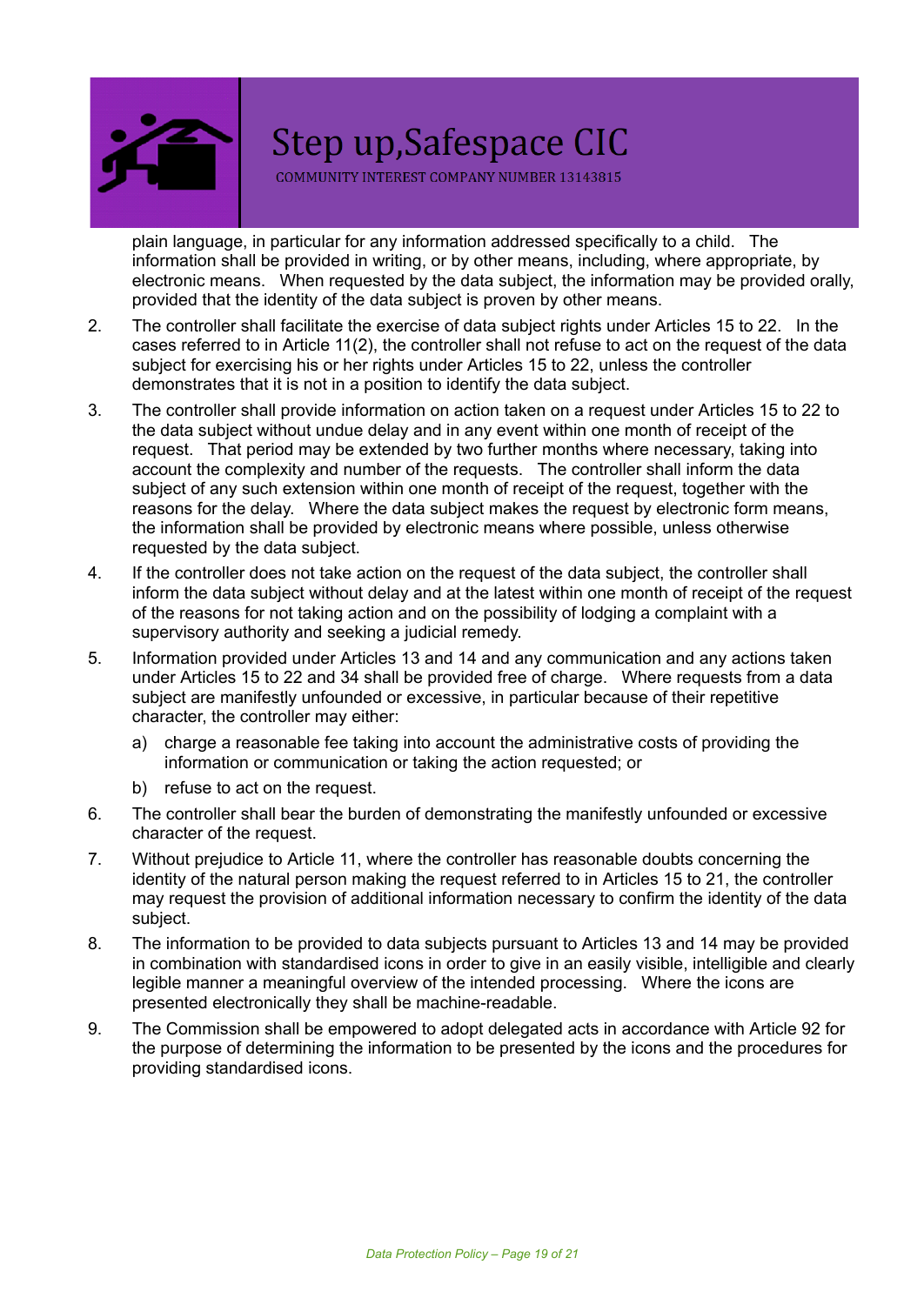

COMMUNITY INTEREST COMPANY NUMBER 13143815

# **Article 13: Information to be provided where personal data are collected from the data subject**

- 1. Where personal data relating to a data subject are collected from the data subject, the controller shall, at the time when personal data are obtained, provide the data subject with all of the following information:
	- a) the identity and the contact details of the controller and, where applicable, of the controller's representative;
	- b) the contact details of the data protection officer, where applicable;
	- c) the purposes of the processing for which the personal data are intended as well as the legal basis for the processing;
	- d) where the processing is based on point (f) of [Article](https://gdpr-info.eu/art-6-gdpr/) 6(1), the legitimate interests pursued by the controller or by a third party;
	- e) the recipients or categories of recipients of the personal data, if any;
	- f) where applicable, the fact that the controller intends to transfer personal data to a third country or international organisation and the existence or absence of an adequacy decision by the Commission, or in the case of transfers referred to in [Article](https://gdpr-info.eu/art-46-gdpr/) 46 or [47](https://gdpr-info.eu/art-47-gdpr/), or the second subparagraph of [Article](https://gdpr-info.eu/art-49-gdpr/) 49(1), reference to the appropriate or suitable safeguards and the means by which to obtain a copy of them or where they have been made available.
- 2. In addition to the information referred to in paragraph 1, the controller shall, at the time when personal data are obtained, provide the data subject with the following further information necessary to ensure fair and transparent processing:
	- a) the period for which the personal data will be stored, or if that is not possible, the criteria used to determine that period;
	- b) the existence of the right to request from the controller access to and rectification or erasure of personal data or restriction of processing concerning the data subject or to object to processing as well as the right to data portability;
	- c) where the processing is based on point (a) of [Article](https://gdpr-info.eu/art-9-gdpr/)  $6(1)$  or point (a) of Article  $9(2)$ , the existence of the right to withdraw consent at any time, without affecting the lawfulness of processing based on consent before its withdrawal;
	- d) the right to lodge a complaint with a supervisory authority;
	- e) whether the provision of personal data is a statutory or contractual requirement, or a requirement necessary to enter into a contract, as well as whether the data subject is obliged to provide the personal data and of the possible consequences of failure to provide such data;
	- f) the existence of automated decision-making, including profiling, referred to in [Article](https://gdpr-info.eu/art-22-gdpr/) 22(1) and (4) and, at least in those cases, meaningful information about the logic involved, as well as the significance and the envisaged consequences of such processing for the data subject.
- 3. Where the controller intends to further process the personal data for a purpose other than that for which the personal data were collected, the controller shall provide the data subject prior to that further processing with information on that other purpose and with any relevant further information as referred to in paragraph 2.